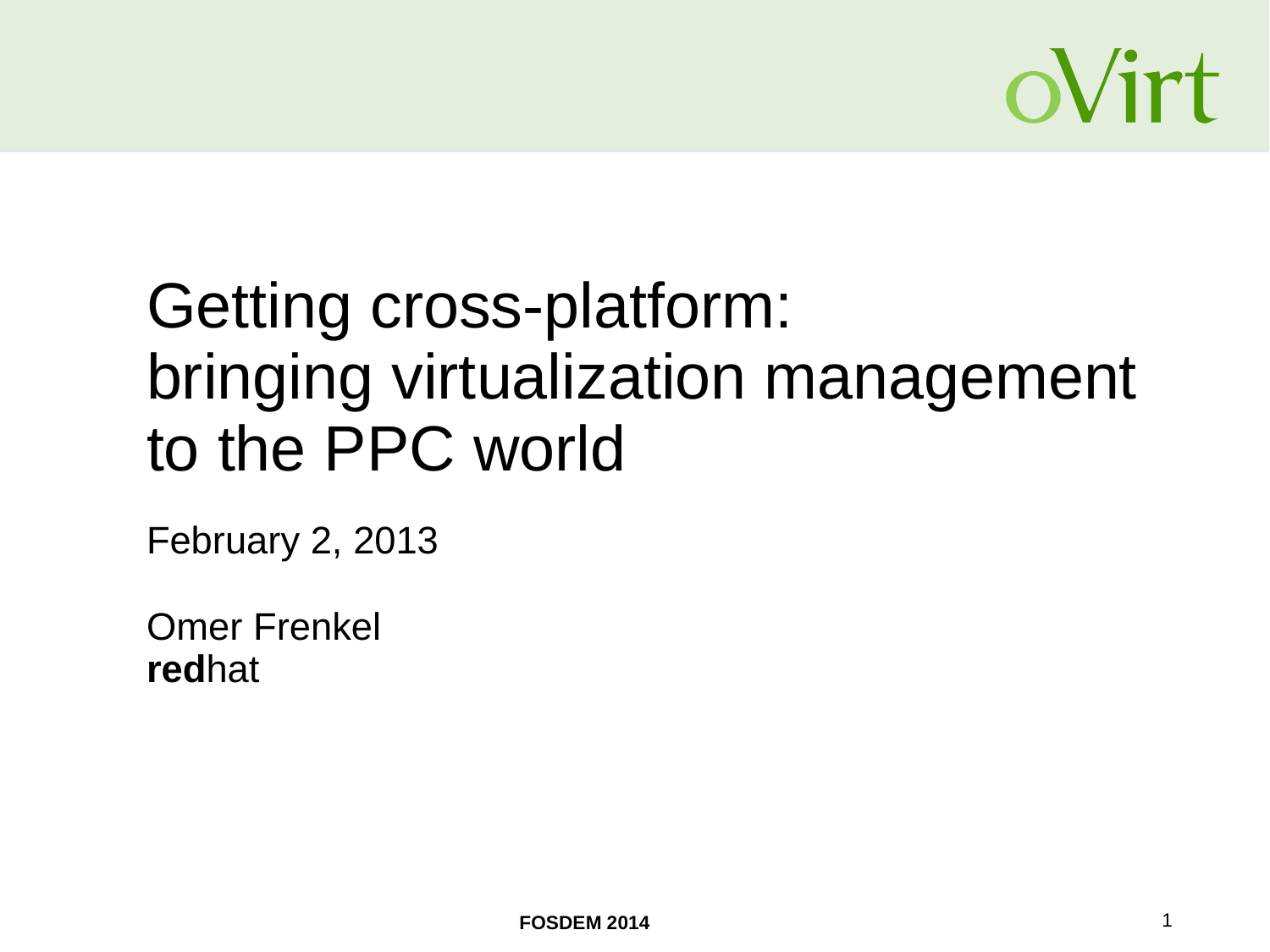

# **Who am I ?**

- ➢ Omer Frenkel
- ➢ Software engineer
- ➢ oVirt engine maintainer
- $\triangleright$  Team lead at redhat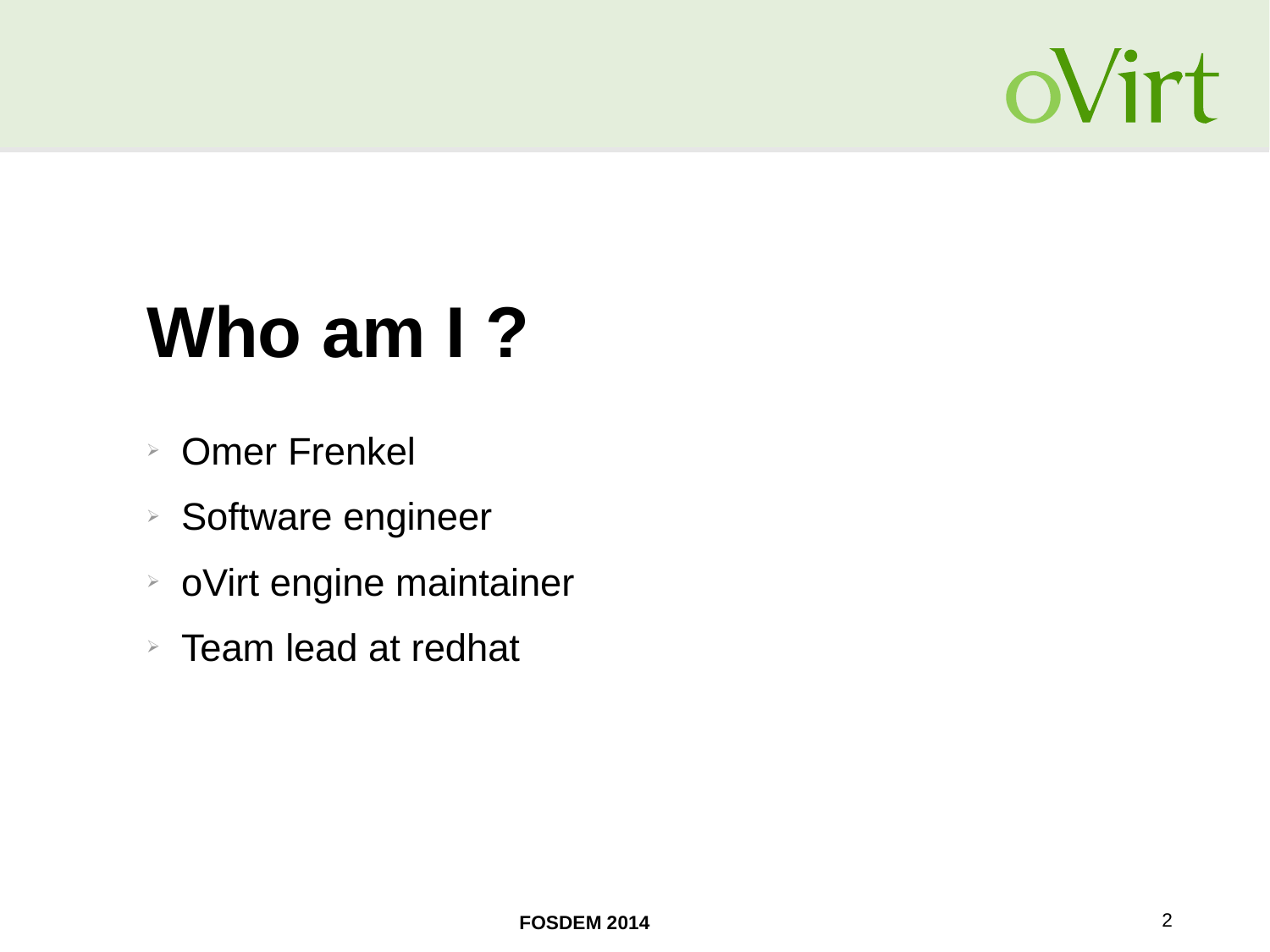

# **What's going to be here ?**

Bringing multiplatform management capability to oVirt, Initially x86 and PPC64.

- **Background**
- ➢ Problem
- ➢ Solution
- ➢ What's done
- ➢ What's left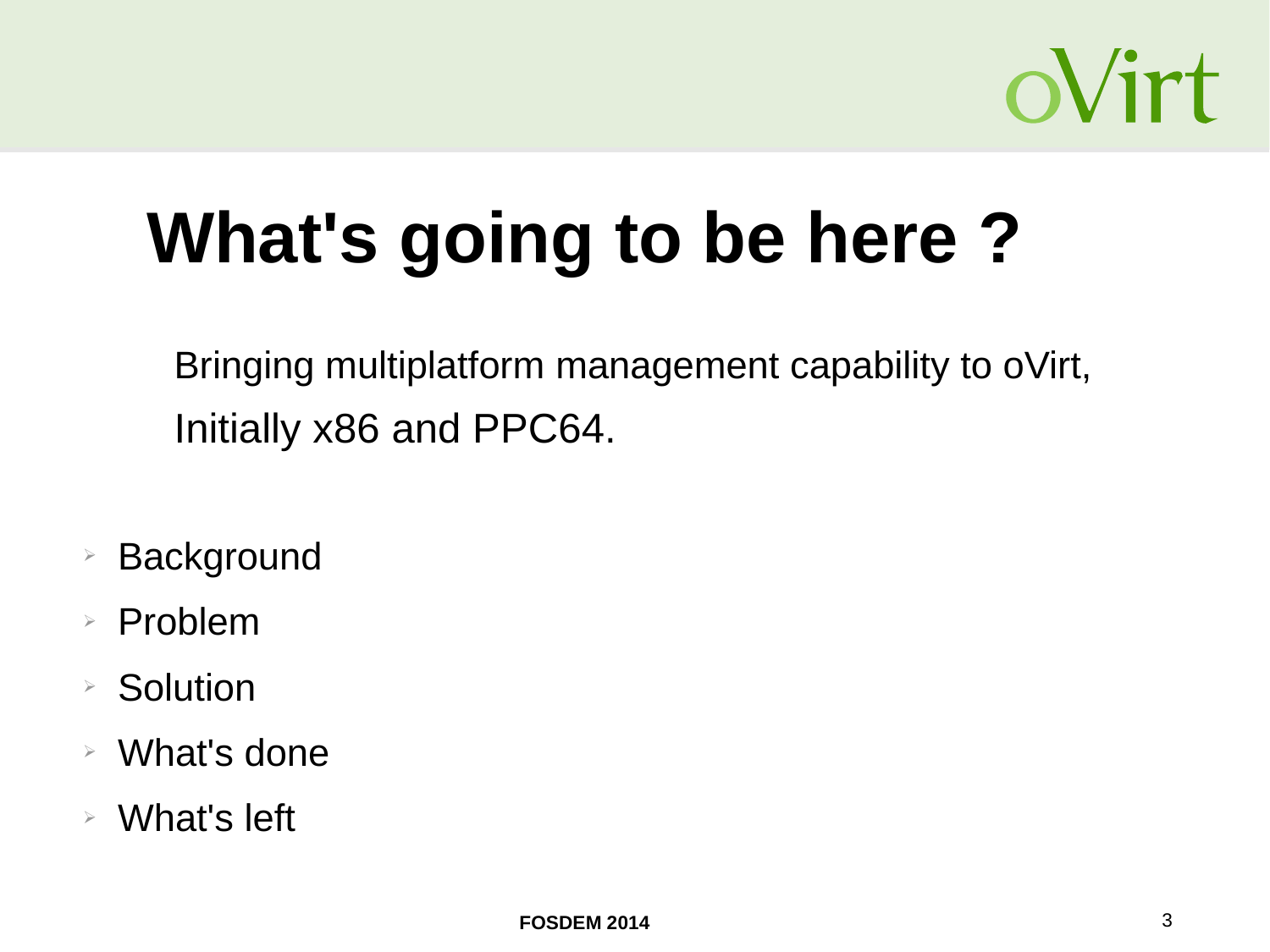# **Some Background**



- ➢ The goal
	- ➢ Bringing multiplatform management capability to oVirt, Initially x86 and PPC64.
- ➢ Why ?
	- ➢ KVM on POWER systems announcement
		- ➢ <http://www-03.ibm.com/press/us/en/pressrelease/41255.wss>
	- ➢ OpenPOWER Consortium announcement
		- ➢ <http://www-03.ibm.com/press/us/en/pressrelease/41684.wss>
	- ➢ Infrastructure for adding support to more platforms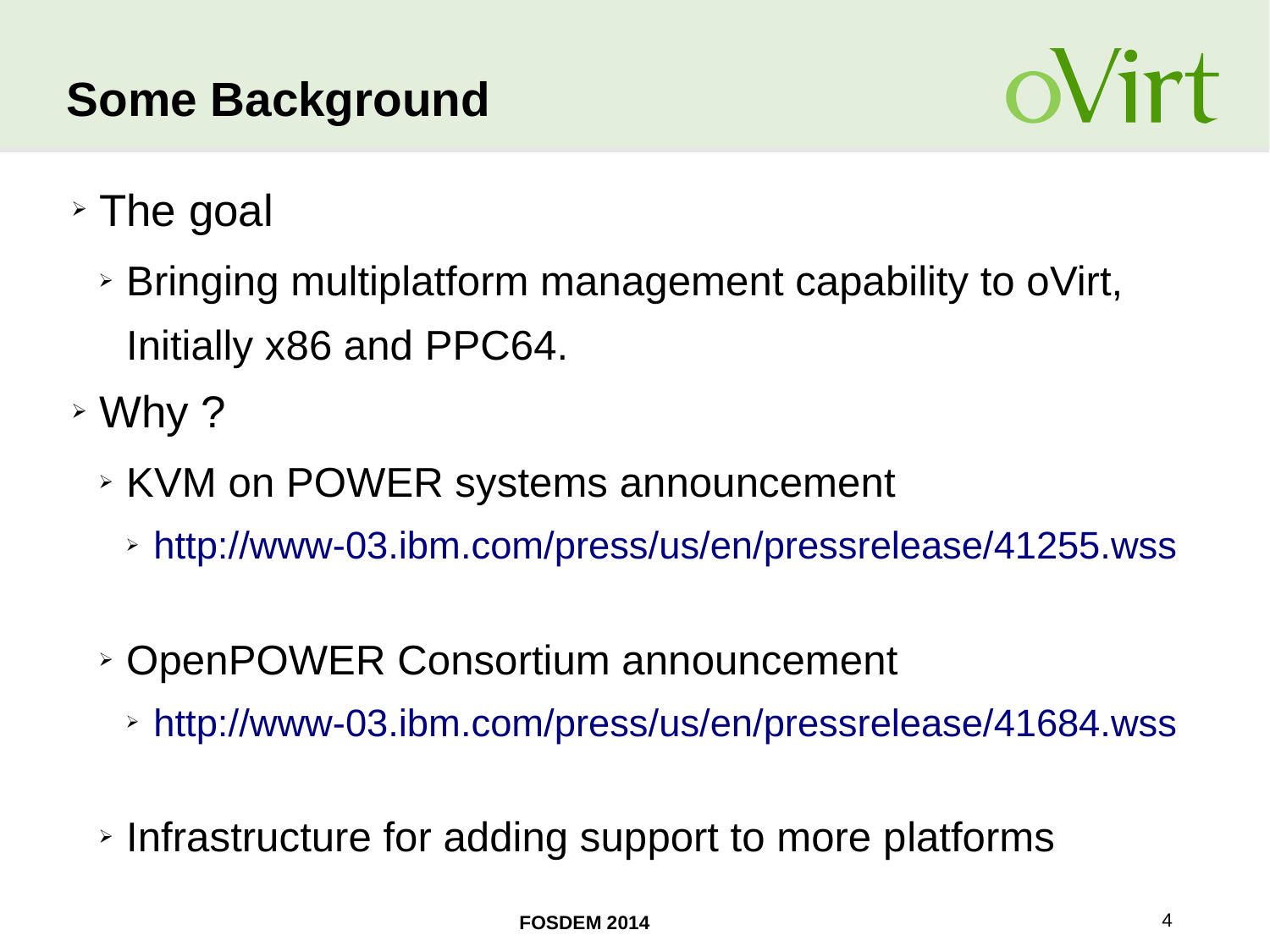## **Some Background**



- ➢ Important credits:
	- Fully contributed by developers
	- from Eldorado, Brazil.
		- ➢ Eldorado is a not for profit organization located in Brazil, focused on technology development.

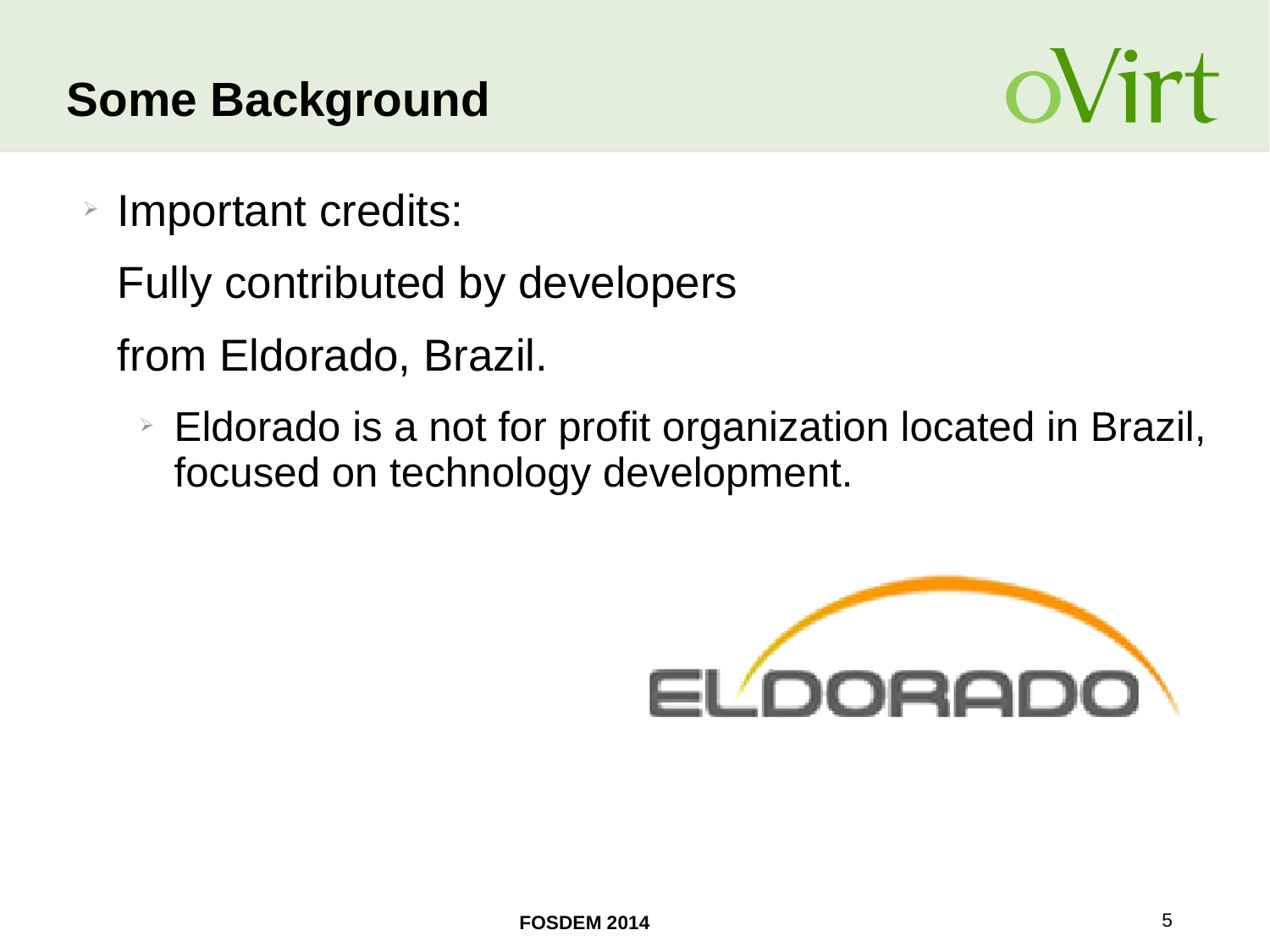# **Some Background**



- ➢ Contribution process:
	- ➢ Design in oVirt wiki
	- ➢ Design reviewed by other community members and maintainers
	- ➢ Once accepted implementation
	- ➢ Discussions in mail and IRC
	- ➢ Working closely with the maintainers for review
	- ➢ Became part of the latest oVirt 3.4 release !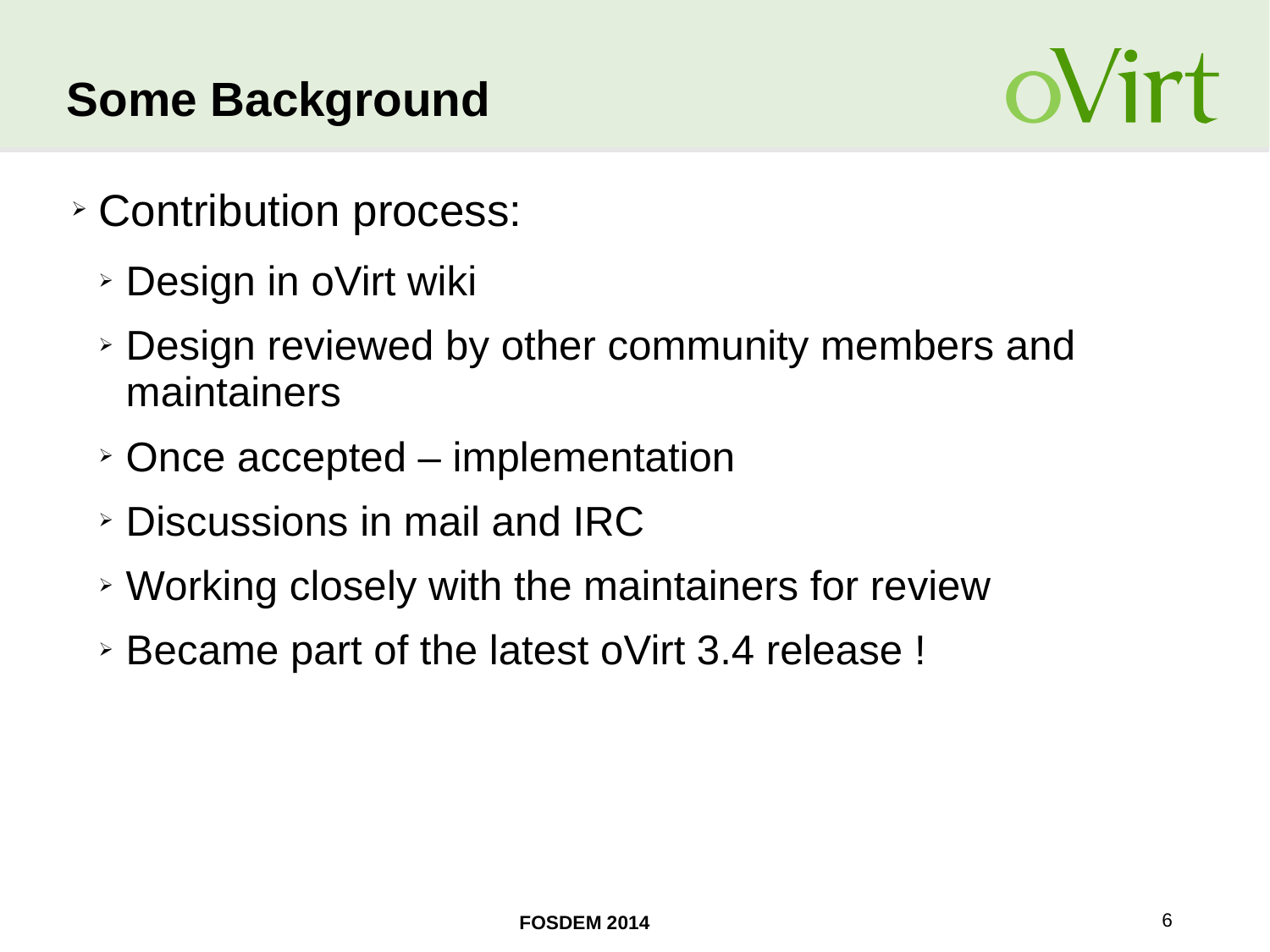



- ➢ "Large scale, centralized management for server and desktop virtualization"
- ➢ Provide an open source alternative to vCenter/vSphere
- ➢ Focus on KVM for best integration/performance
- ➢ Focus on ease of use/deployment

**Basic One Host Environment** 

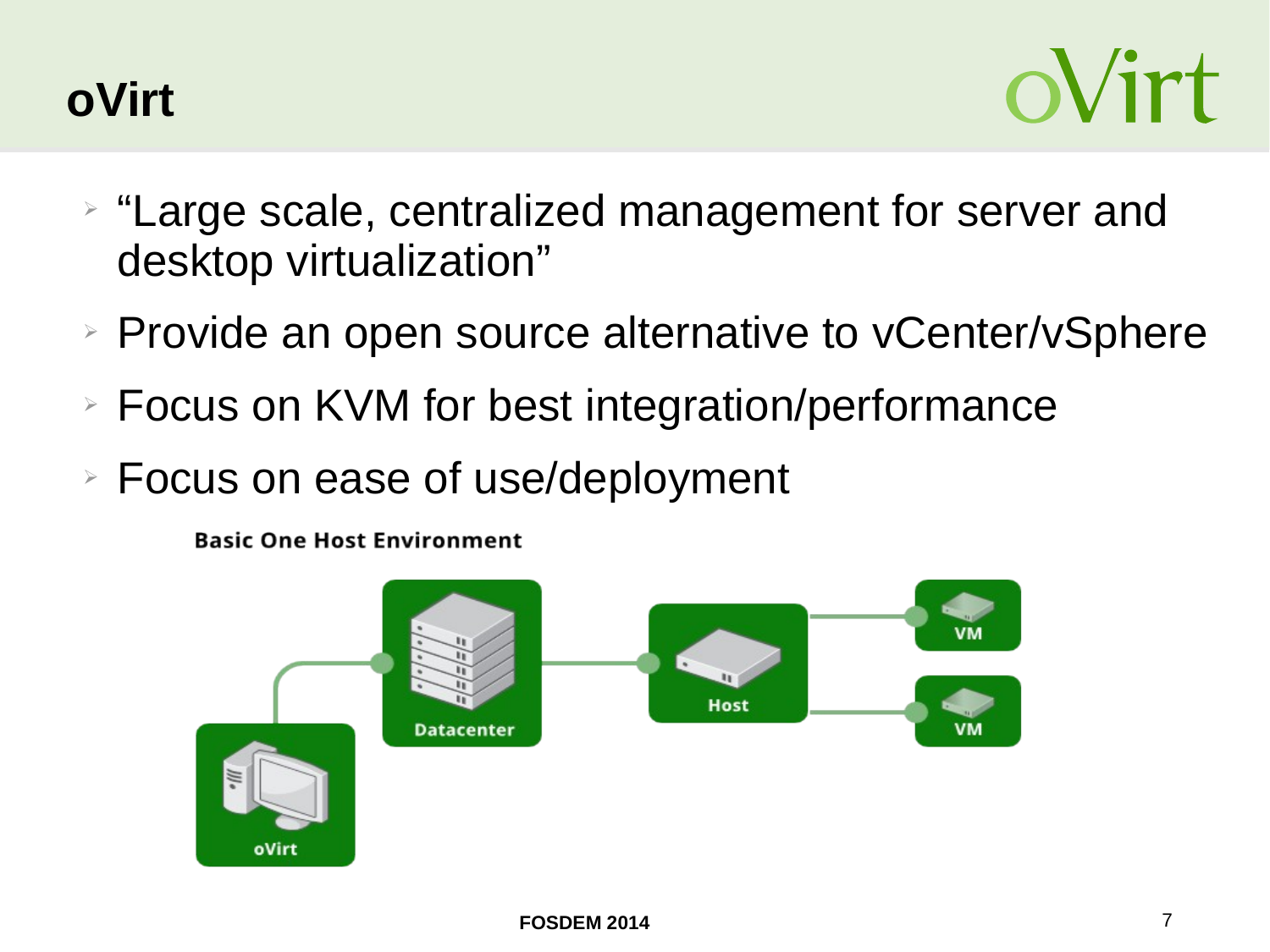



- ➢ "Large scale, centralized management for server and desktop virtualization"
- ➢ Provide an open source alternative to vCenter/vSphere
- ➢ Focus on KVM for best integration/performance
- ➢ Focus on ease of use/deployment

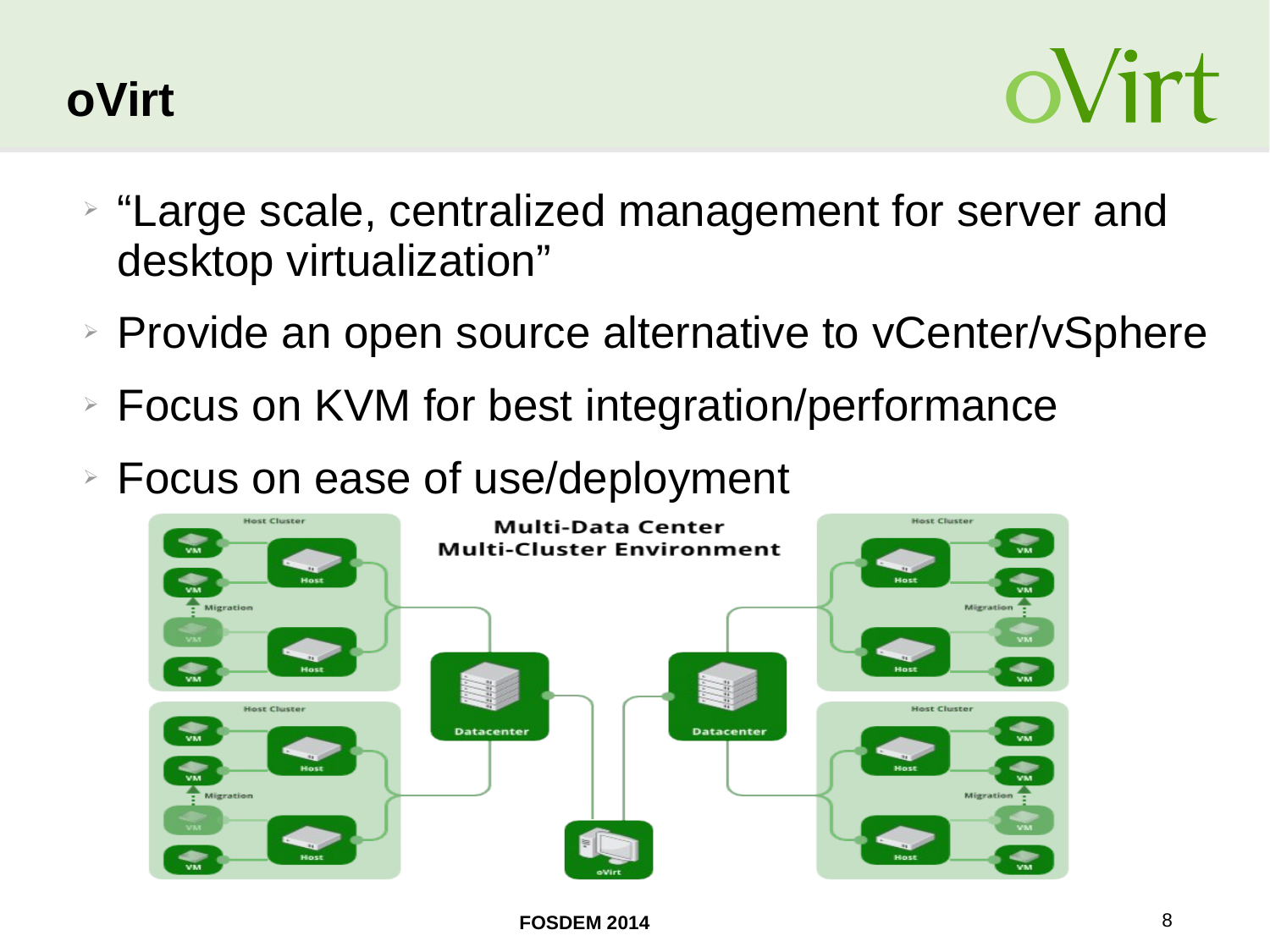### **oVirt – High Level Arch**



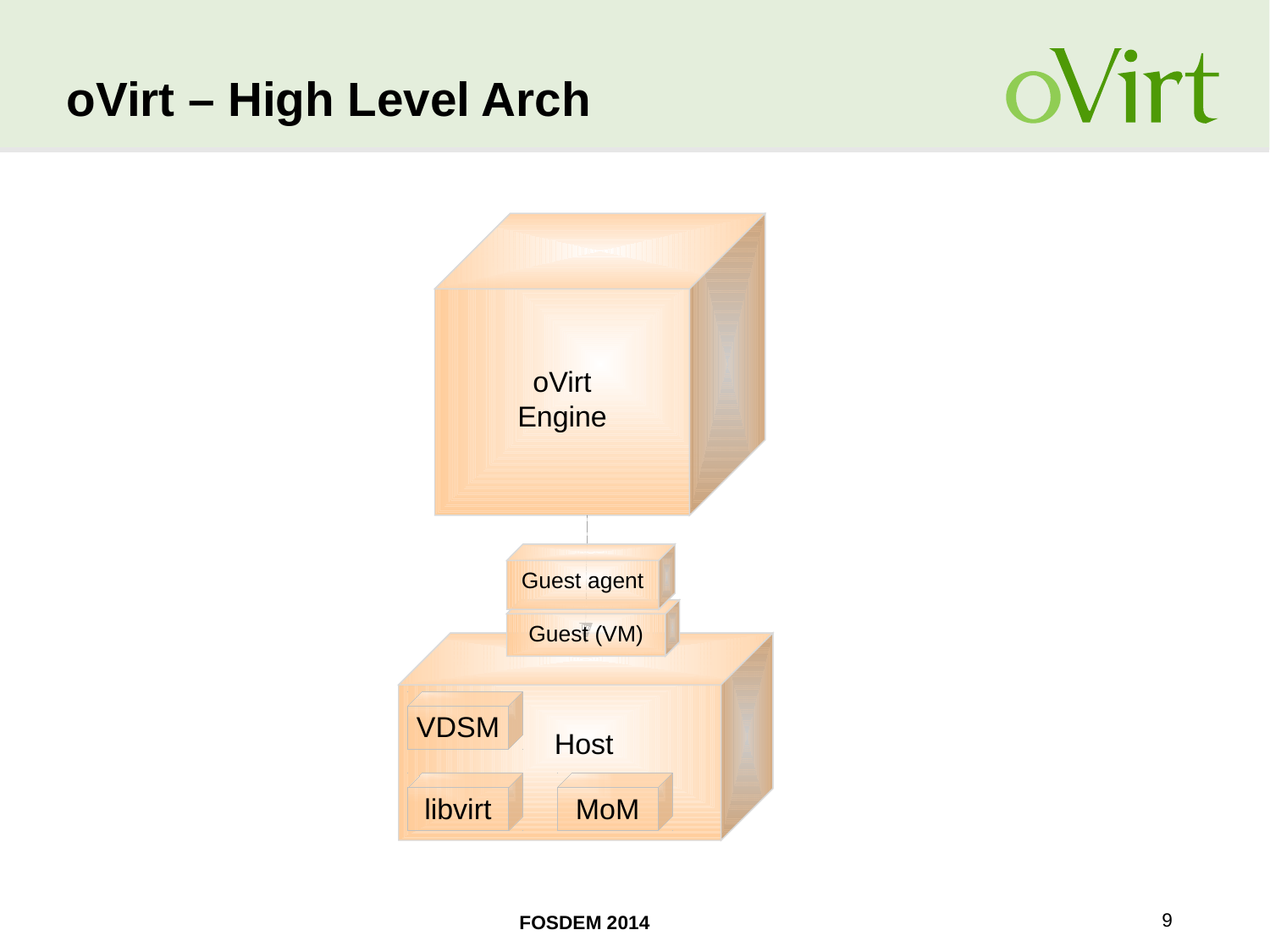#### **The Idea**





➢ Goal: Adding multiplatform awareness with minimal changes in UI, architecture and code.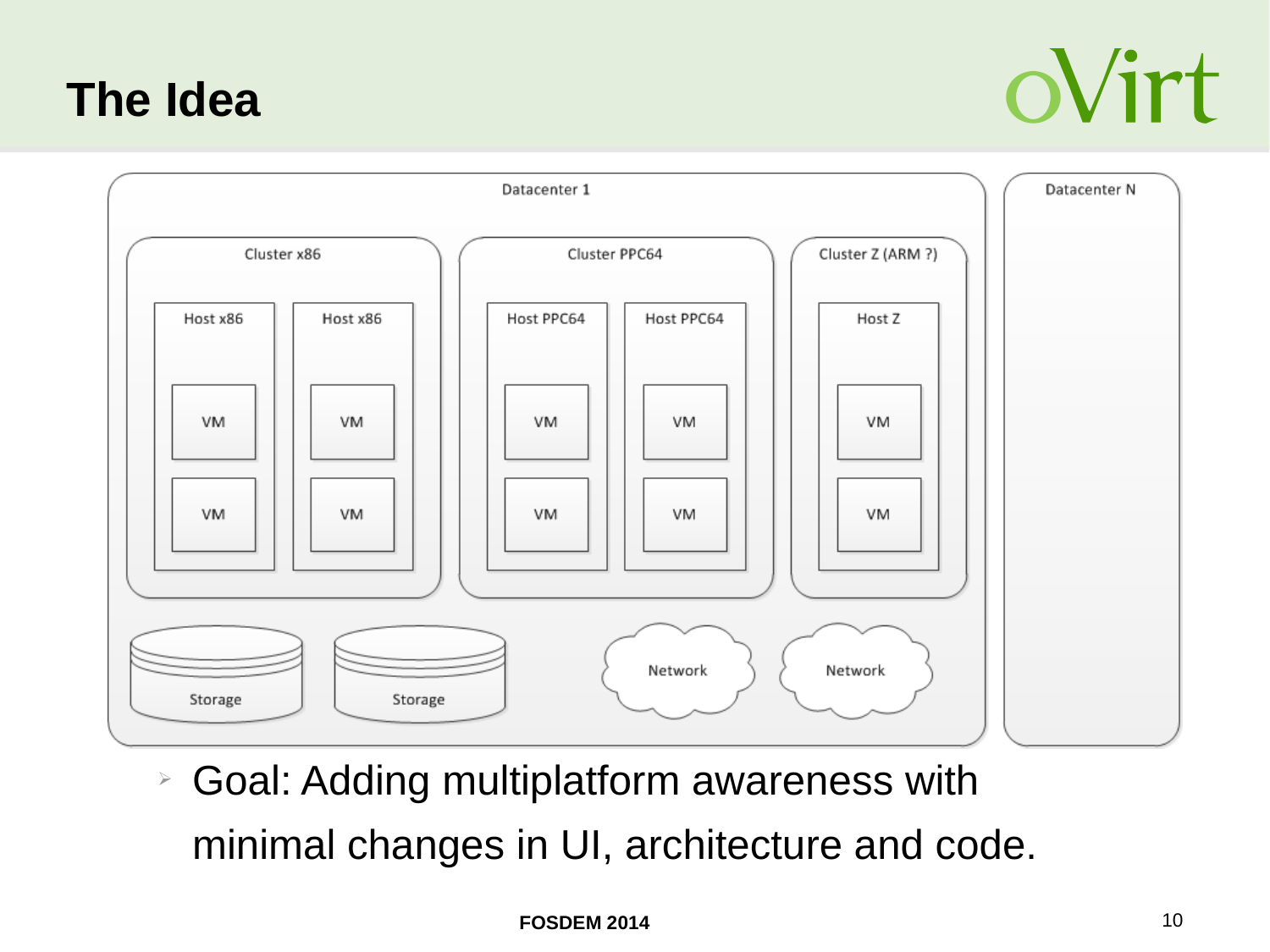## **The Problem**



- ➢ oVirt designed and developed with single platform in mind.
- ➢ No platform specification for vm devices:
	- ➢ Network
	- ➢ Display
	- ➢ Disks
	- $\geq$

Not all configurations are supported on all platforms.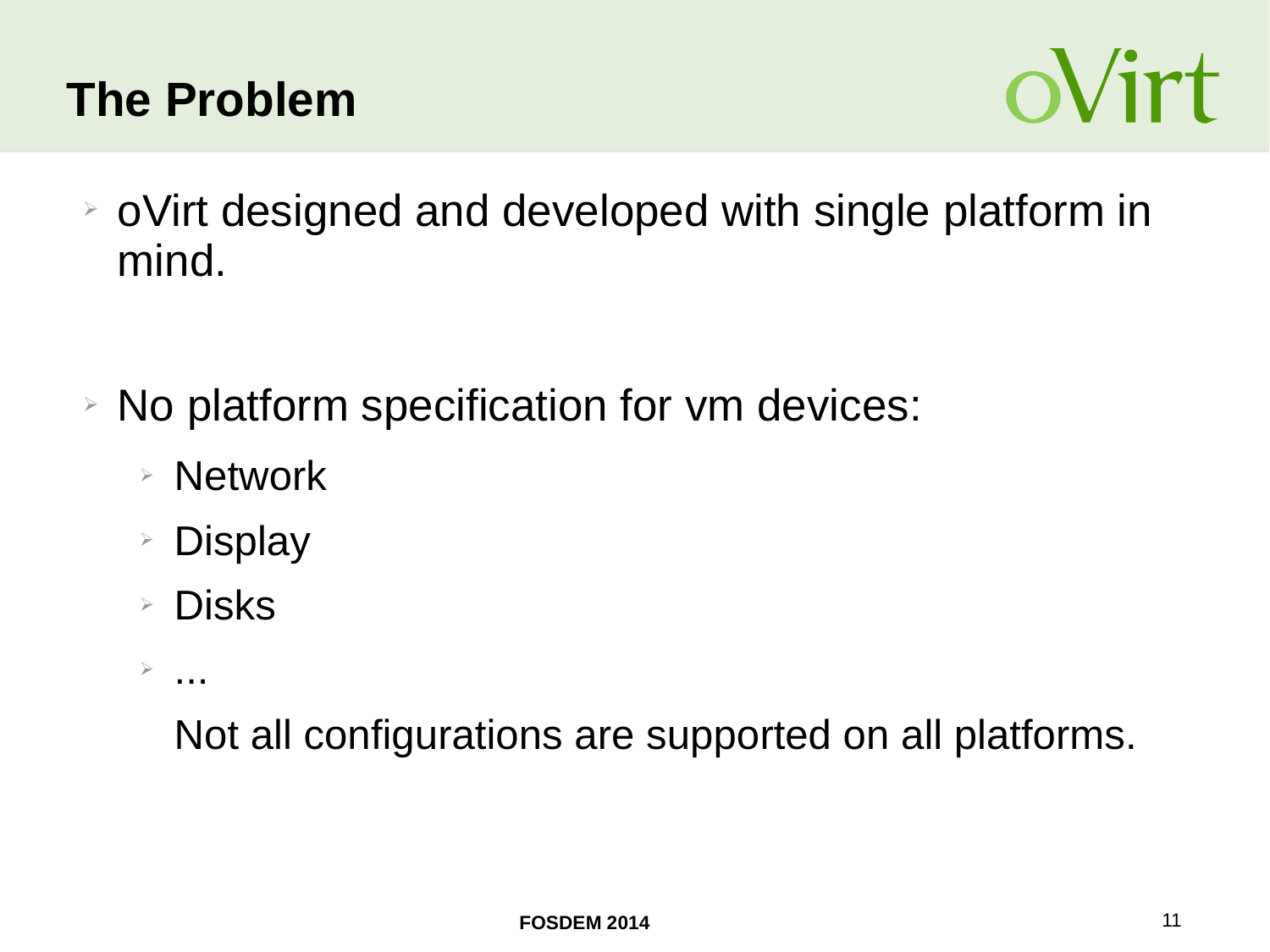



➢ For example, supported disk interfaces:

```
public enum DiskInterface {
    IDE("ide"),
    VirtI0 SCSI ("scsi"),
    VirtI0<sup>("</sup>virtio");
J
```
➢ IDE is not supported by PPC64 architecture, so it need to be filtered by architecture.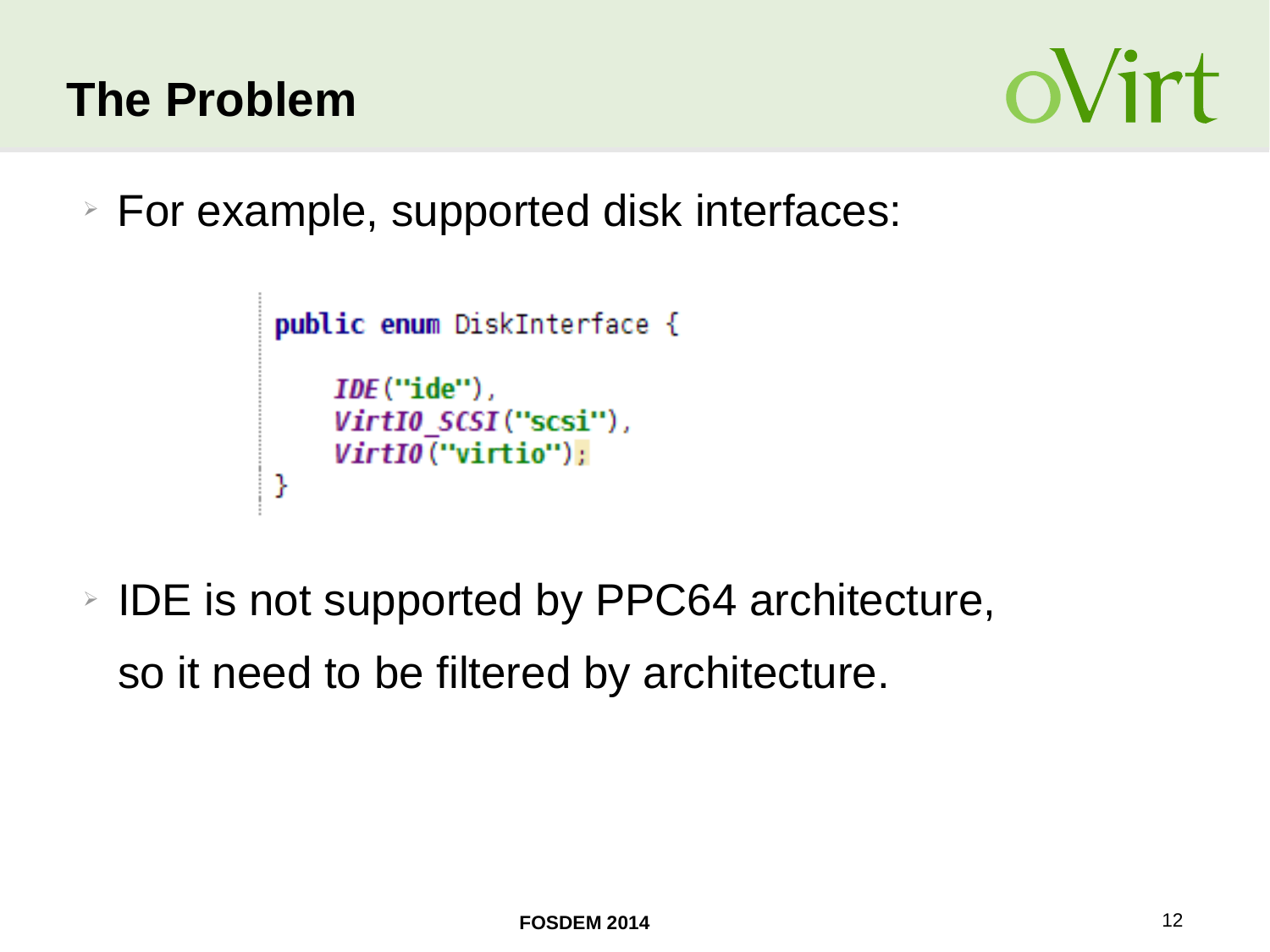## **The Problem**



- ➢ Assumptions that are correct for specific architecture
- ➢ Examples:
	- ➢ CD PCI addressing is different for PPC64, than what is used today for x86, and may be different for other architectures.
	- ➢ VM Live Migration still not supported for PPC64
- $\triangleright$  The code must change behavior according to the specific architecture.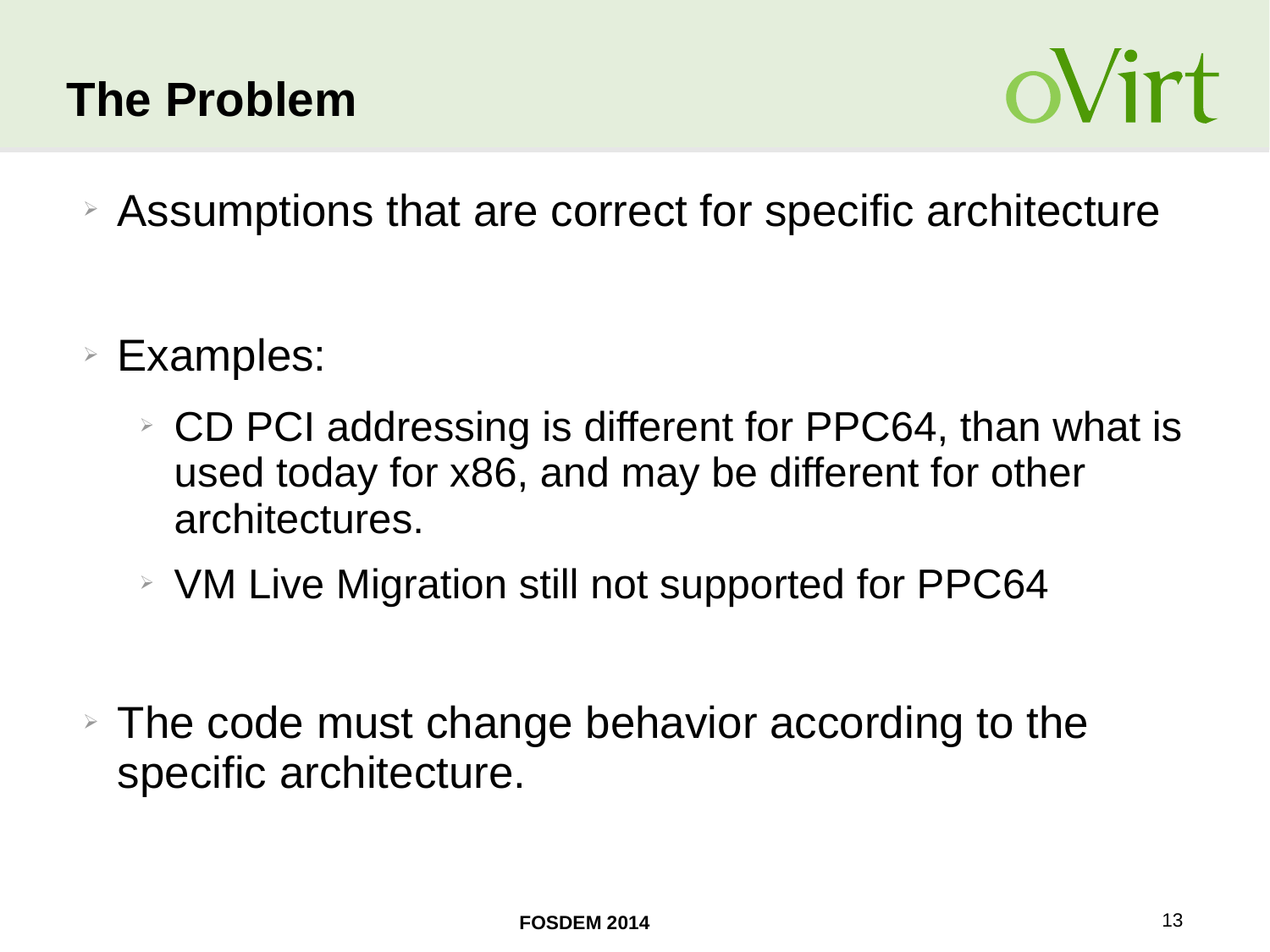# **The Solution**



➢ Using Strategy design pattern in oVirt, to be able to add support for other architectures.

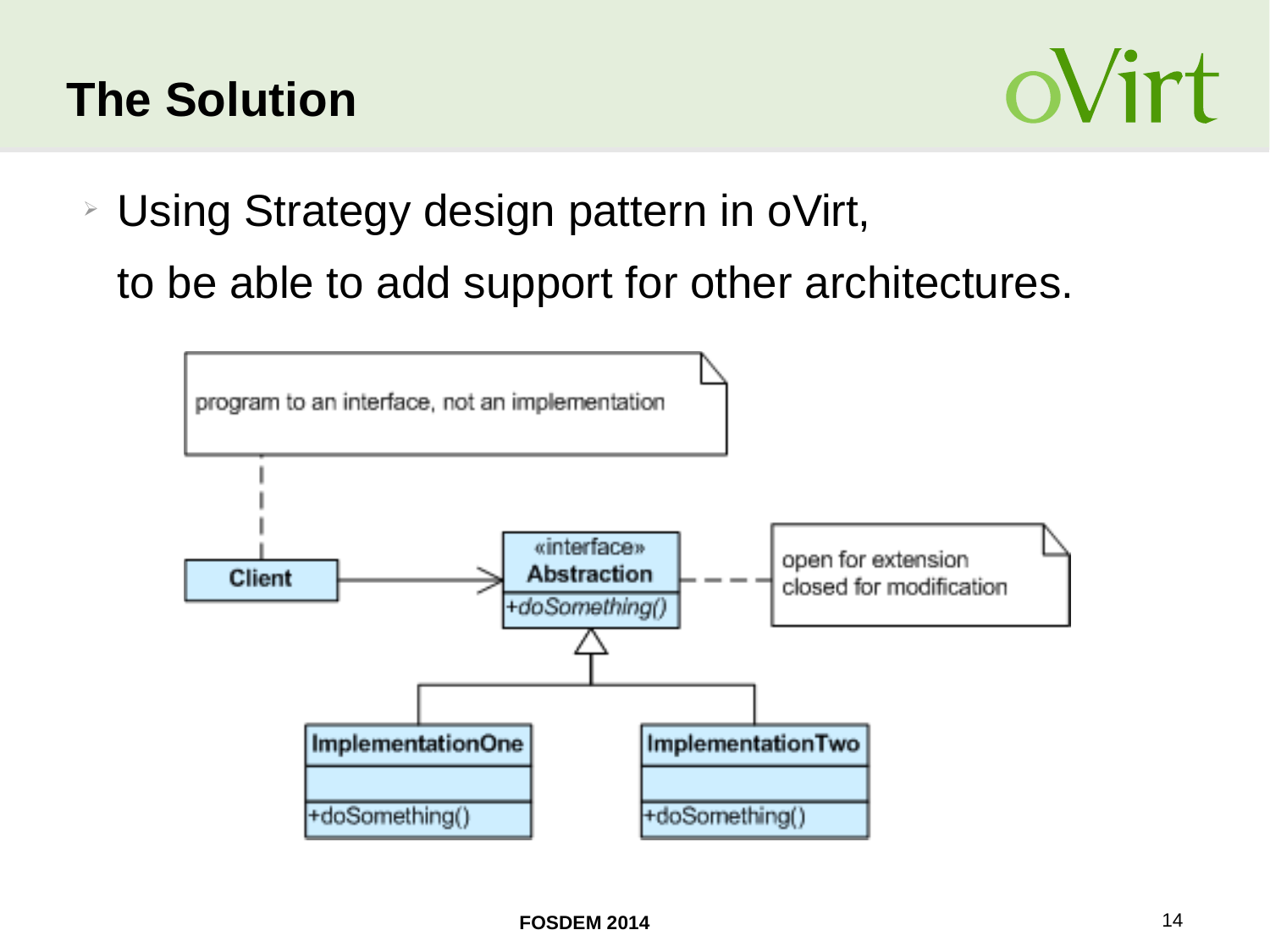# **The Solution**



- Benefits:
	- $\triangleright$  Selects a behavior at runtime.
	- $\ge$  Defines a family of algorithms encapsulates each one.
	- ➢ Avoids "if" to switch on architecture behavior.
	- ➢ Easy identification of architecture specific code.
	- ➢ Easy way to add another architecture and new architecture specific functionality.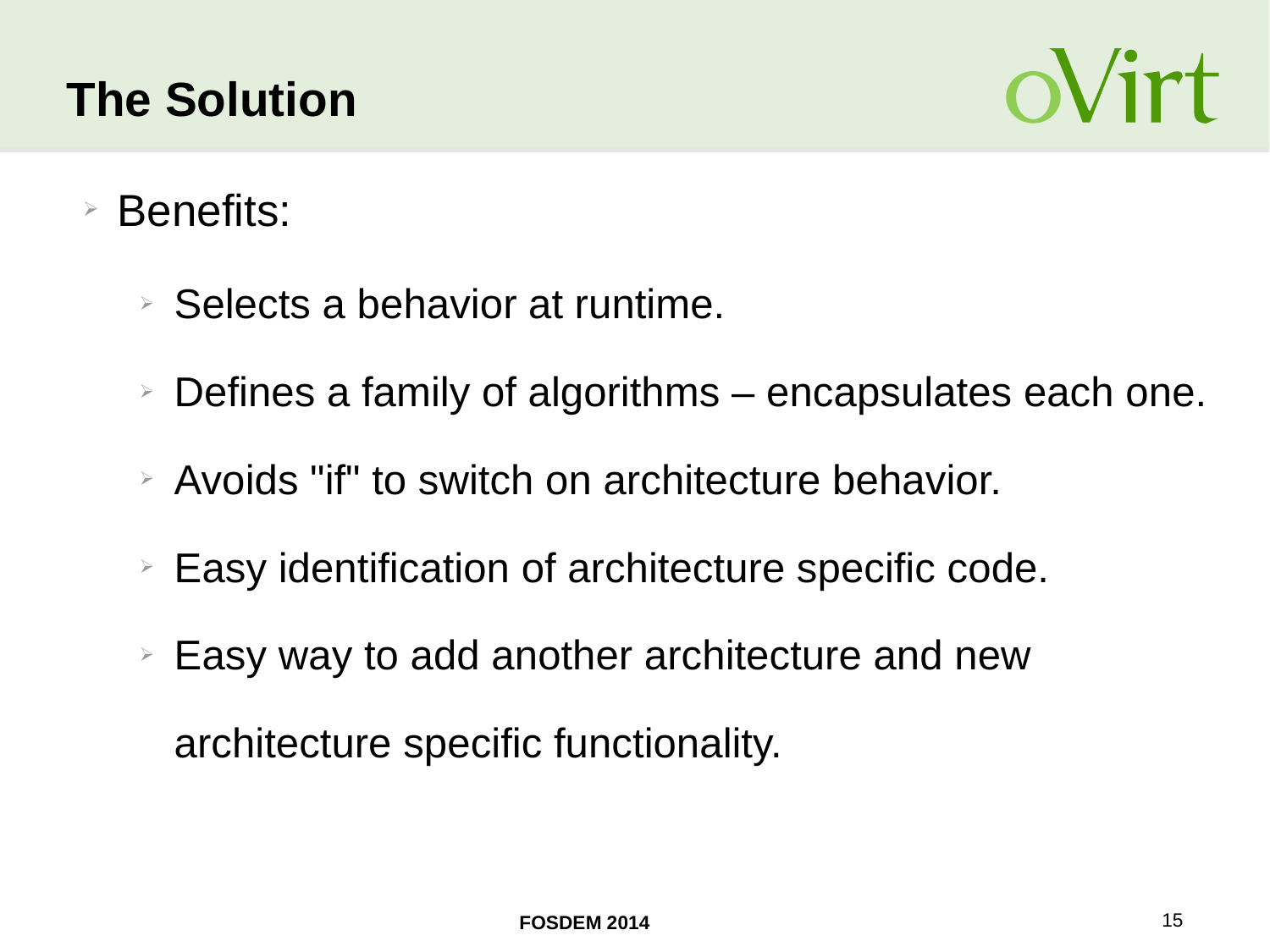# **The Solution**



- ➢ Architecture defined in the cluster level
- ➢ CPU type reported by host
- ➢ Configuration specification
	- ➢ Values set per architecture
- ➢ Integration with and usage of OSInfo
	- ➢ Configurations per guest OS and architecture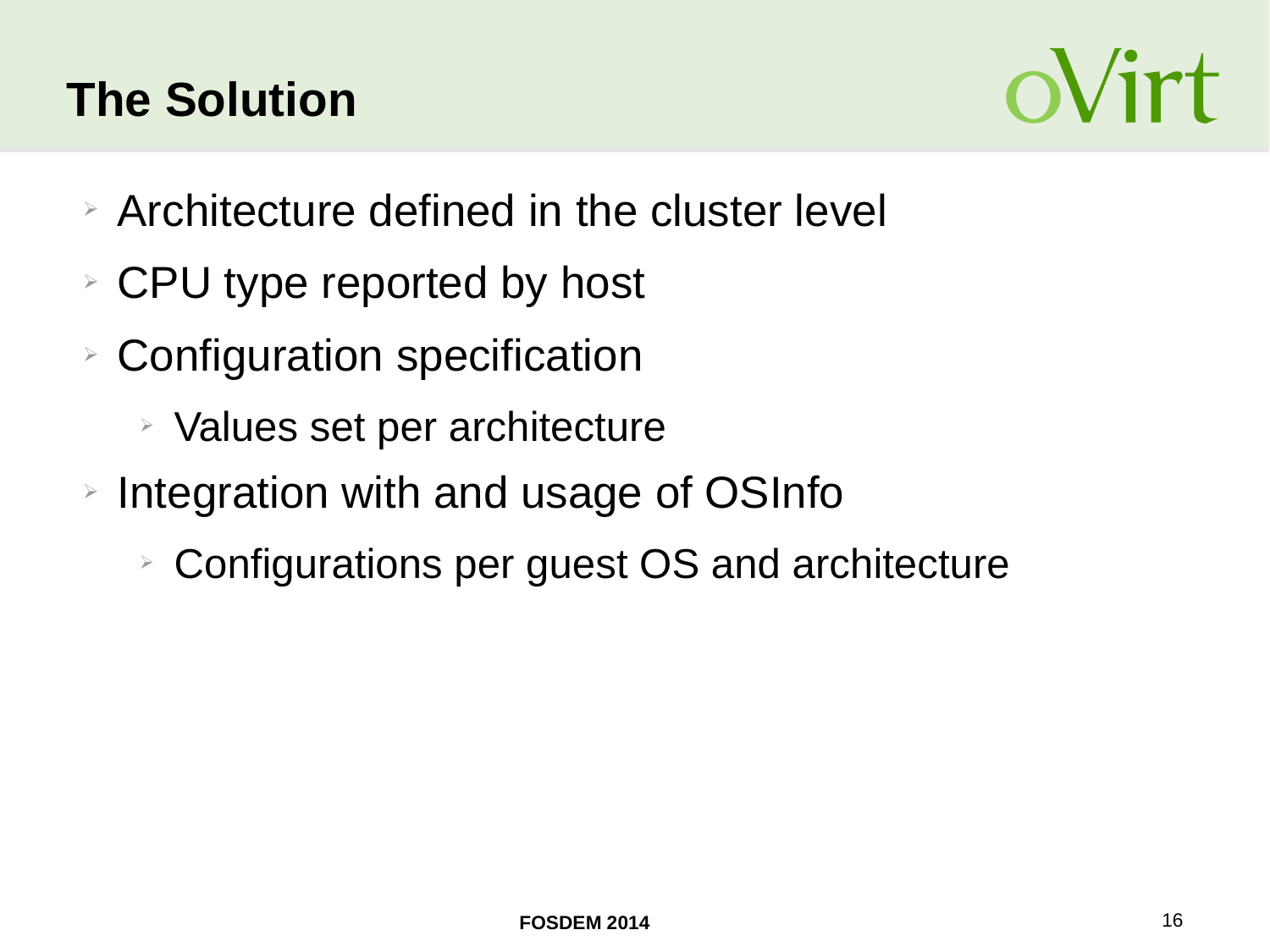



- ➢ Moved x86\_64 specific code.
- ➢ Application configuration.
- ➢ PPC64 code specific development.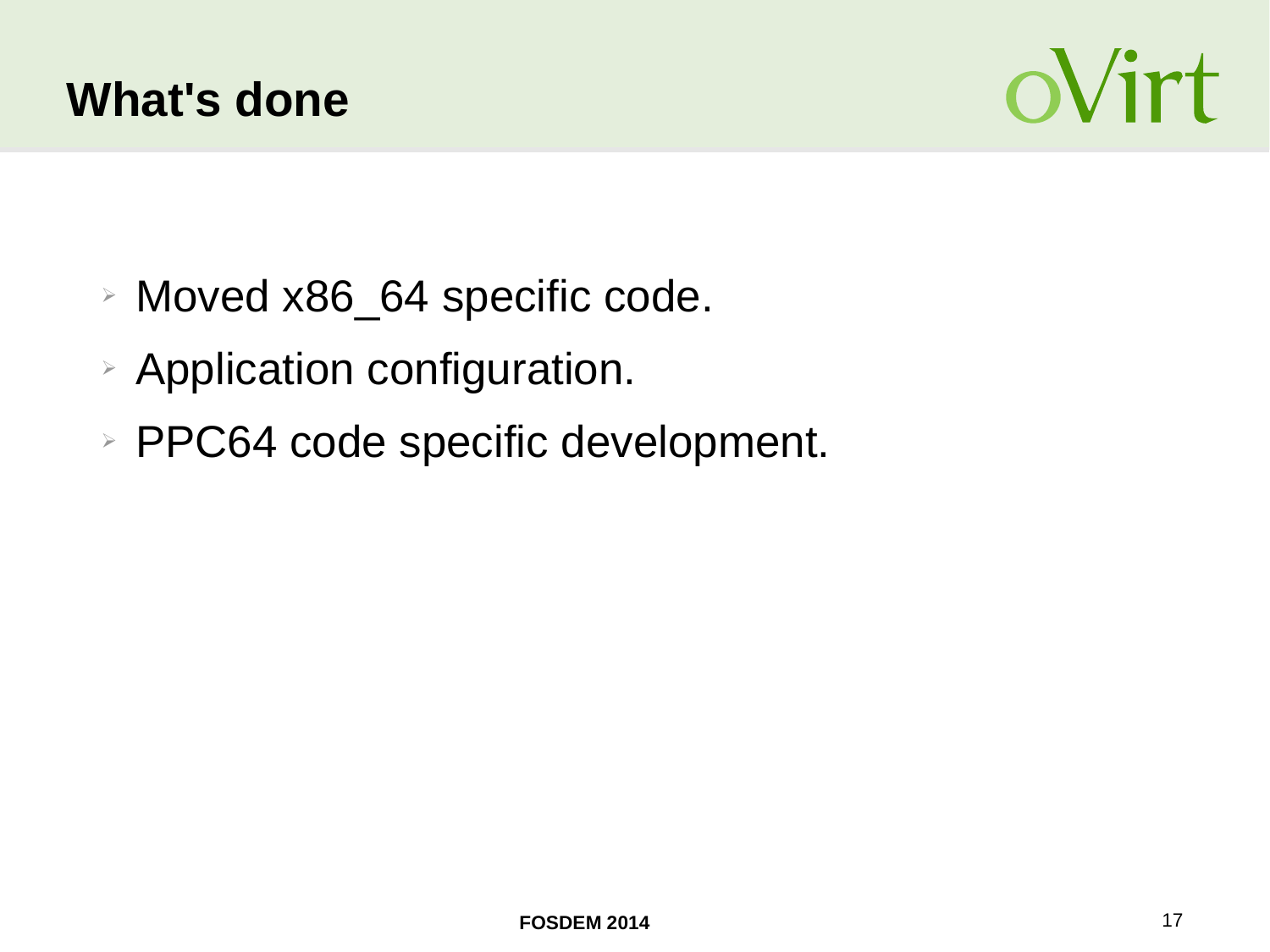

- ➢ Moving x86\_64 specific code
	- ➢ Architecture field for Cluster and supported CPUs
	- ➢ Implementation of Strategy Design Pattern.
	- ➢ All the x86\_64 specific code was encapsulated in a Strategy.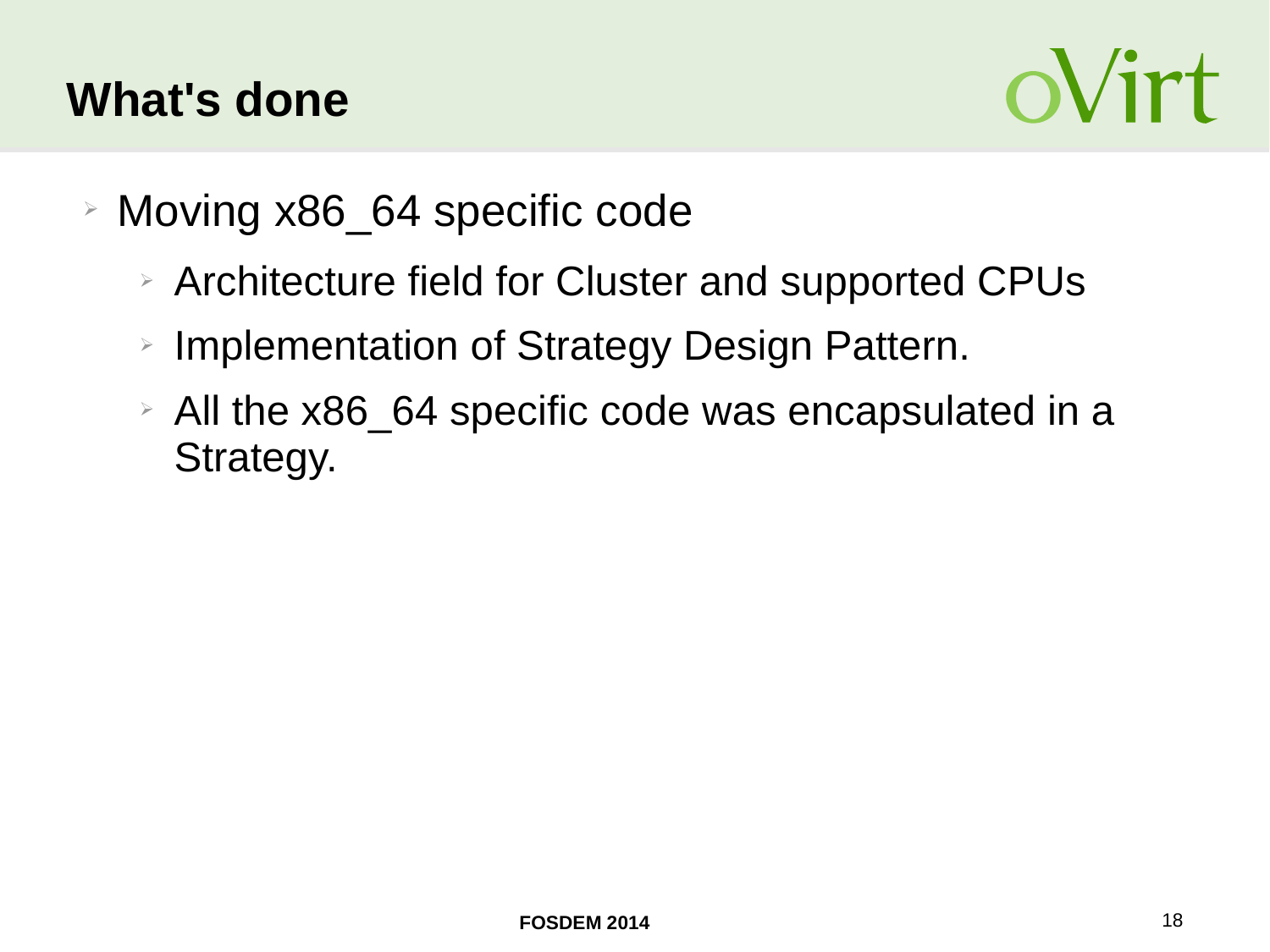

- ➢ Configuration w/ config files
	- ➢ OSInfo configuration file:

Settings are defined per OS and per architecture.

- ➢ Benefits: Flexibility
	- ➢ Assignment of Lan/Video/Disk/CD for each OS.
	- $\triangleright$  Filter items in the frontend.
	- $\triangleright$  Compatibility check.
	- ➢ Minimizes architecture specific code.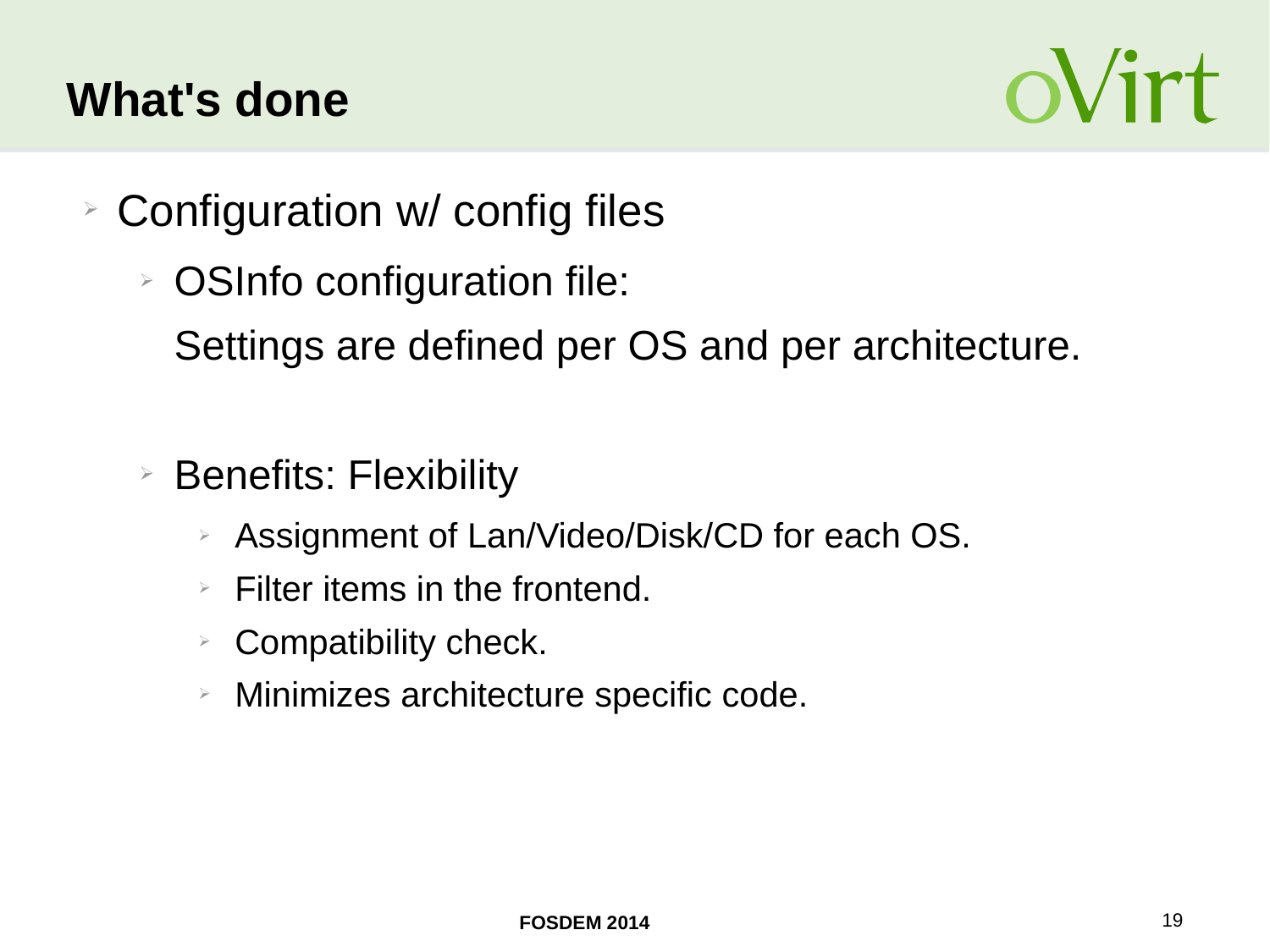# oVirt

➢ Configuration w/ config files

```
# "Other OS" type to the ppc64 architecture
os.other\ pocs4.id.value = 1001os.other ppc64.name.value = Other OSos.other ppc64.derivedFrom.value = other
os. other ppc64.cpuArchitecture. value = ppc64os.other ppc64.bus.value = 64
os.other ppc64.devices.network.value = pv, spaprVlan, e1000, rtl8139
os.other ppc64.devices.cdInterface.value = scsi
os.other ppc64.devices.diskInterfaces.value.3.3 = VirtIO, VirtIO SCSI, SPAPR VSCSI
os.other ppc64.devices.diskInterfaces.value.3.4 = VirtIO, VirtIO SCSI, SPAPR VSCSI
os.other ppc64.devices.disk.hotpluggableInterfaces.value.3.3 = VirtIO SCSI, SPAPR VSCSI
os.other ppc64.devices.disk.hotpluggableInterfaces.value.3.4 = VirtIO SCSI, SPAPR VSCSI
os.other ppc64.devices.network.hotplugSupport.value.3.3 = false
os.other ppc64.devices.network.hotplugSupport.value.3.4 = false
os.other ppc64.devices.display.protocols.value = vnc/vga
os.other ppc64.devices.watchdog.models.value = i6300esb
# In the ppc64 architecture there are only three devices occupying
# virtual PCI slots in a newly created VM, the USB controller,
# the VirtIO balloon and the VirtIO serial channel
os.other ppc64.devices.maxPciDevices.value = 29
```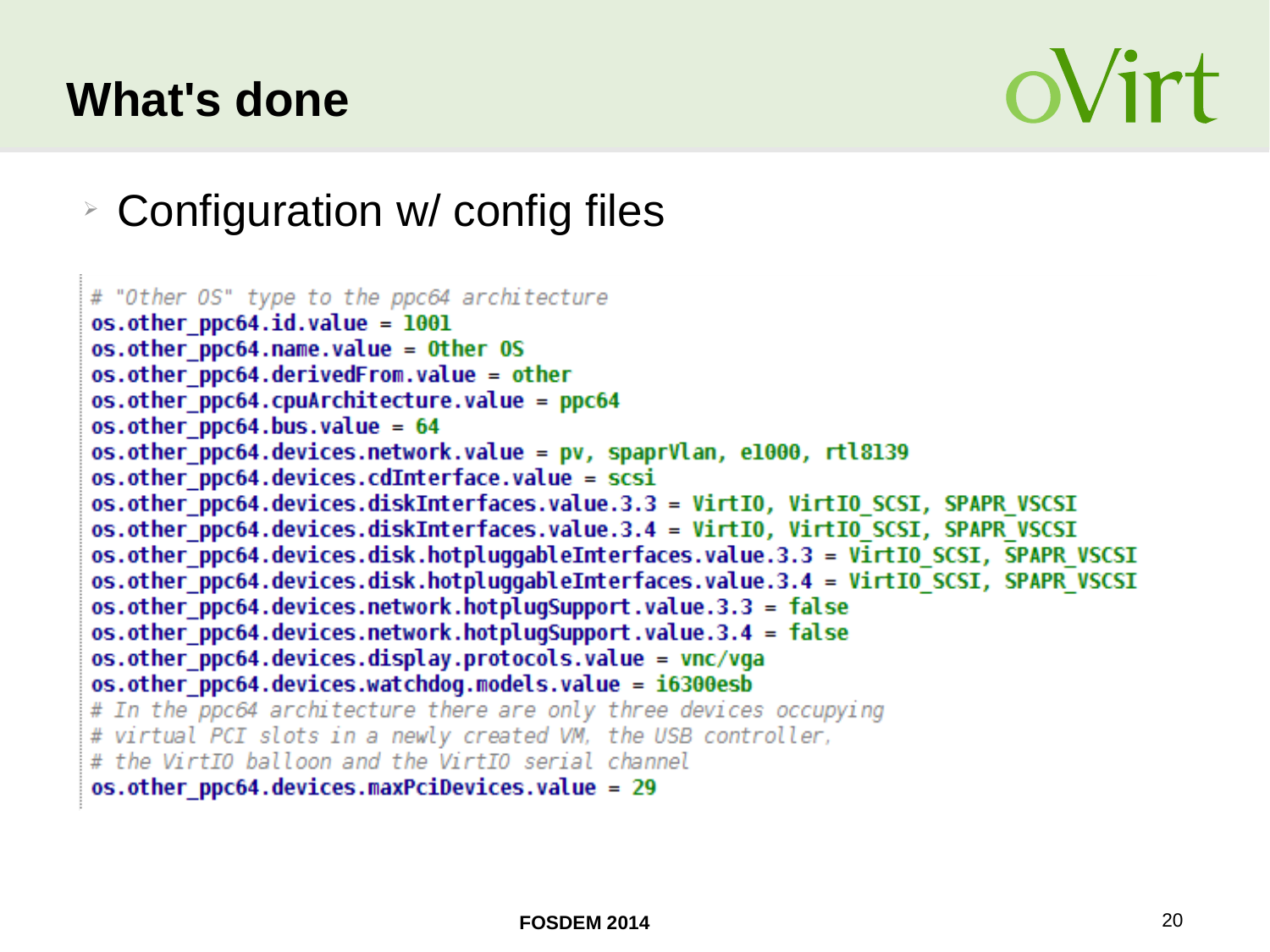

➢ Configuration w/ config files

```
os. other ppc64. id. value = 10010.8 : 0<sup>4</sup>0S.0os.other_ppc64.devices.display.protocols.value = vnc/vga
05.070S.0os.ot
os.other ppc64.devices.cdInterface.value = scsi
7*** @return The supported display types for the given OS and cluster compatbility version
 * fpublic List<DisplayType> getDisplayTypes(int osId, Version version);
os.other_ppc64.devices.watchdog.models.value = i6300esb
```
os.other ppc64.devices.maxPciDevices.value = 29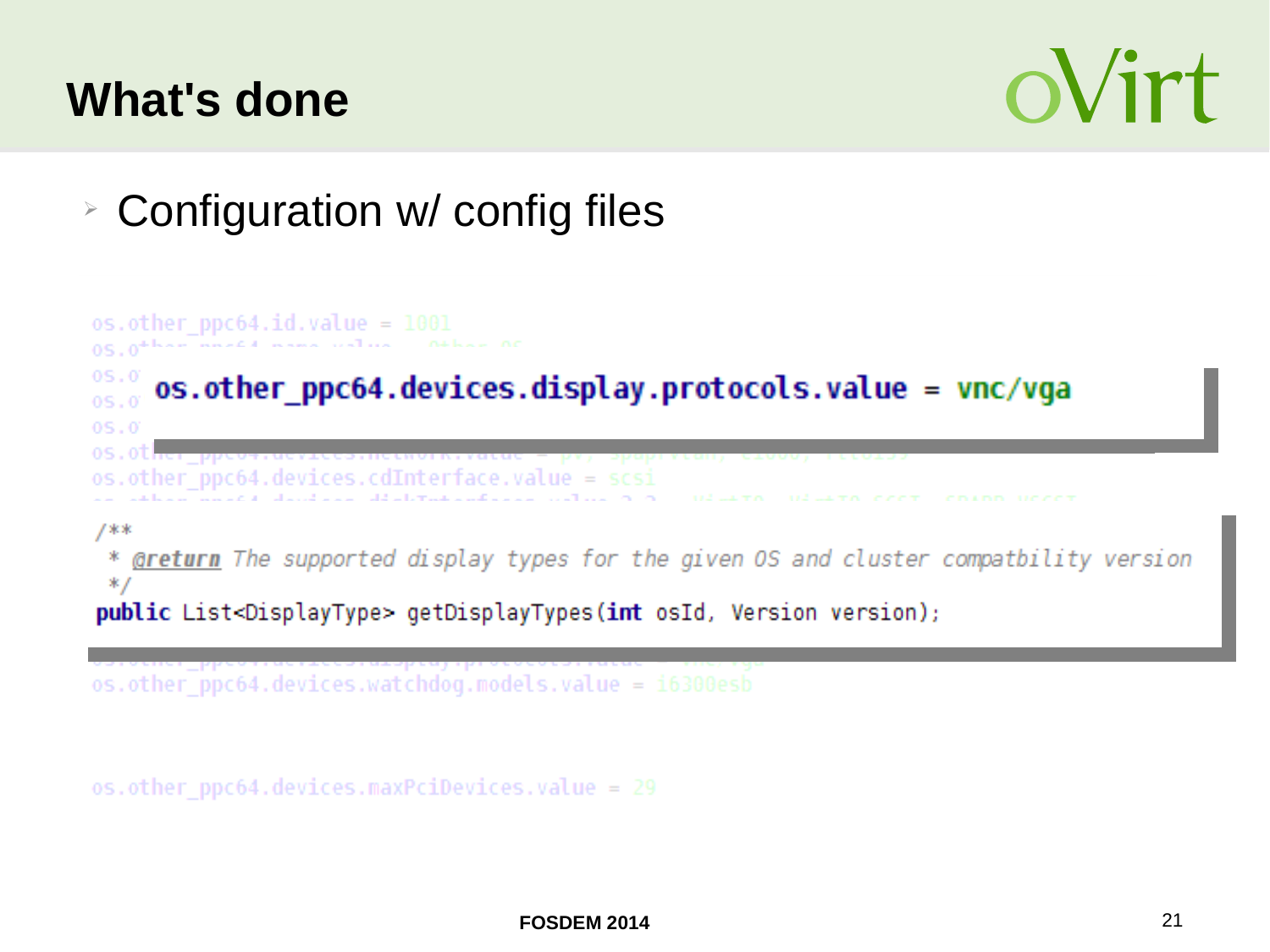

- ➢ PPC64 code specific development
	- ➢ Engine:
		- ➢ Addressing Disk and CD
		- ➢ SPAPR VLAN and VSCSI (PPC64 specific)
		- ➢ Front-end adjustments (UI and REST)
		- $\geq$  Blocking unsupported features
	- ➢ VDSM:
		- ➢ Topology.
		- ➢ Processor name.
		- $\triangleright$  Hardware information.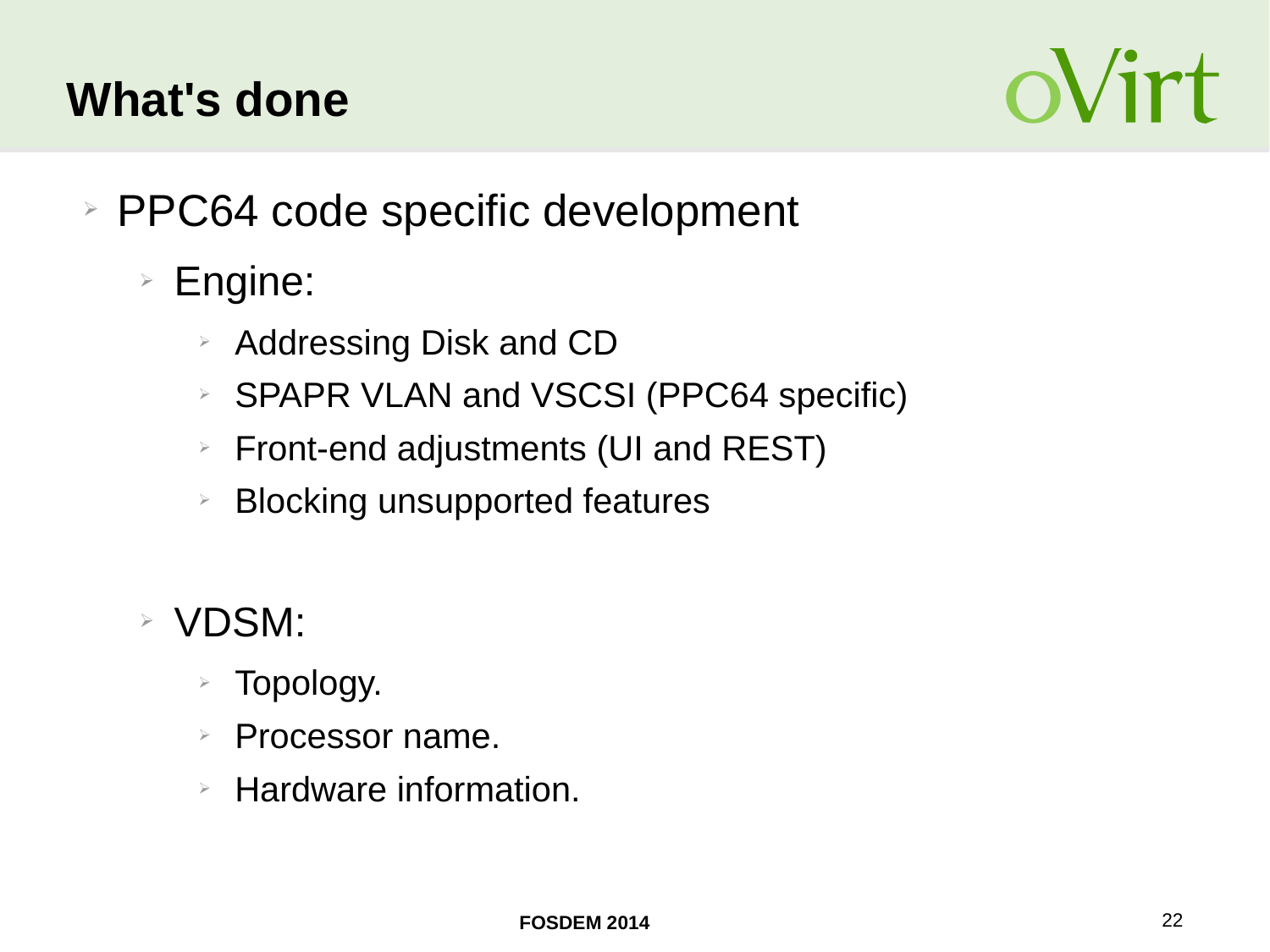

➢ Strategy design pattern - Before

```
protected void buildVmDrives() {...
```

```
case VirtIO_SCSI:
```

```
struct.put(VdsProperties.INTERFACE, VdsProperties.Scsi);
```

```
\mathbf{if} (disk.getDiskStorageType() == DiskStorageType.LUN) {
```

```
struct.put(VdsProperties.Device, VmDeviceType.LUN.getName());
```

```
struct.put(VdsProperties.Sgio, disk.getSgio().toString().toLowerCase());
```

```
\}...
```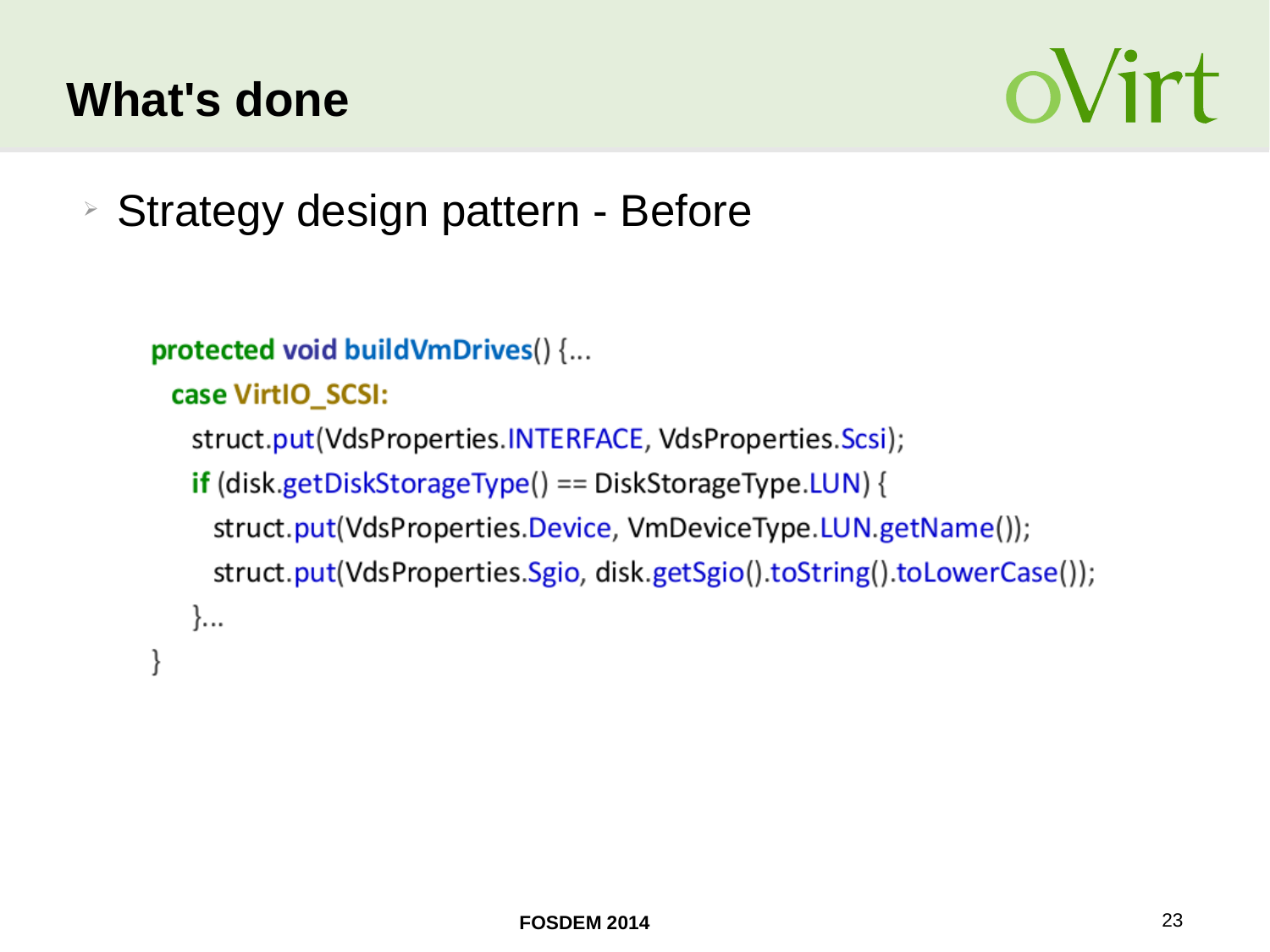# oVirt

➢ Strategy design pattern - after

```
protected void buildVmDrives() {...
 case VirtIO SCSI:
   struct.put(VdsProperties.INTERFACE, VdsProperties.Scsi);
   \mathbf{if} (disk.getDiskStorageType() == DiskStorageType.LUN) {
    struct.put(VdsProperties.Device, VmDeviceType.LUN.getName());
    struct.put(VdsProperties.Sgio, disk.getSgio().toString().toLowerCase());
   if (StringUtils.isEmpty(vmDevice.getAddress())) {
    ArchStrategyFactory.getStrategy(vm.getArchitecture())
          run(new AssignSCSIAddress(struct, maxUsedLunByController, disk.getDiskInterface()));
```

```
break;
case SPAPR_VSCSI:
```
an ma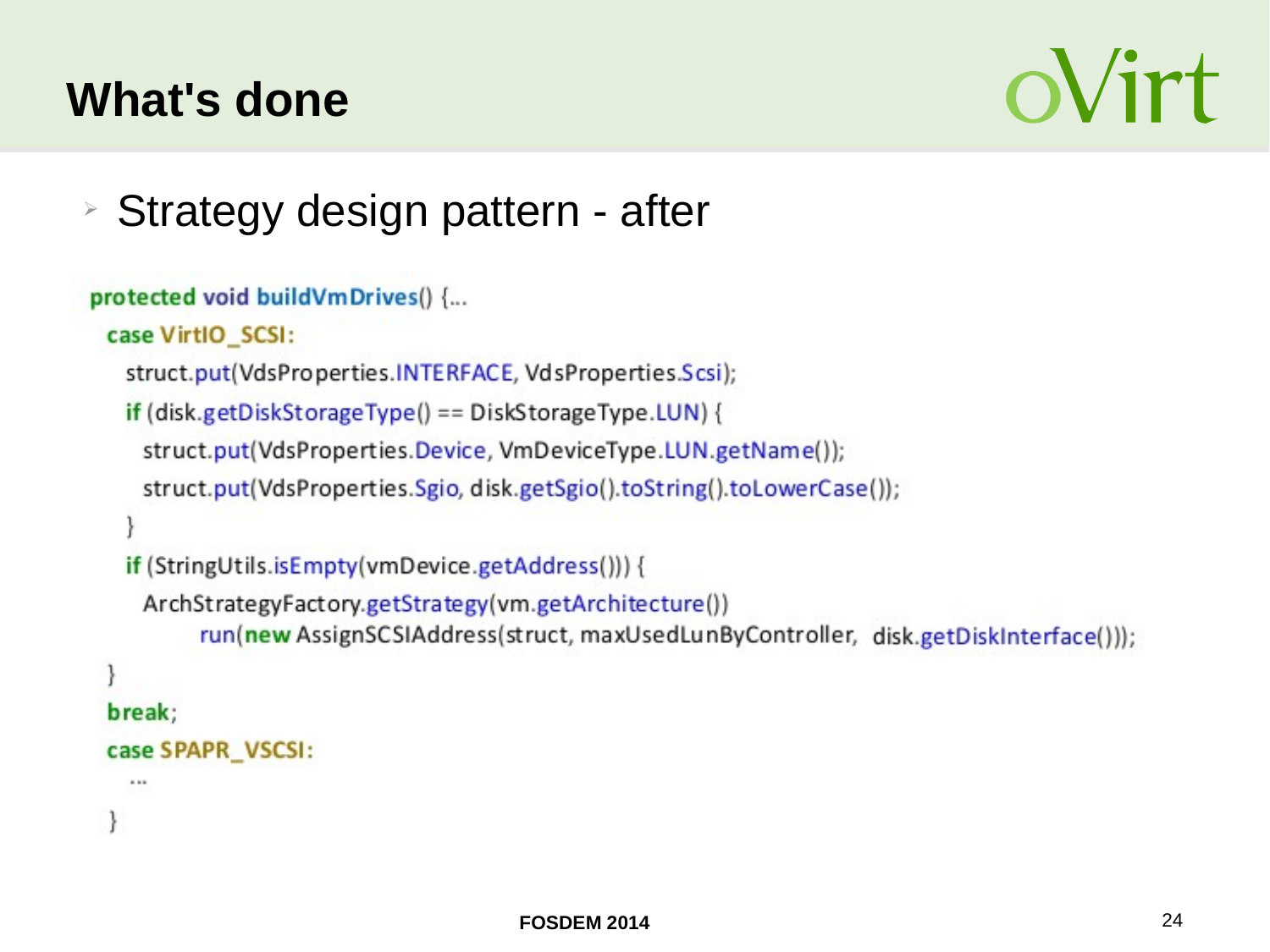

- ➢ Visitor design pattern
	- ➢ Strategy receives an object and runs the architecture specific code.
	- ➢ Visitor class is located in the subproject.
	- ➢ Easy to add new architecture specific code.

➢ Interface

```
public interface ArchCommand {
 void runForX86_64();
 void runForPPC64();
ł
```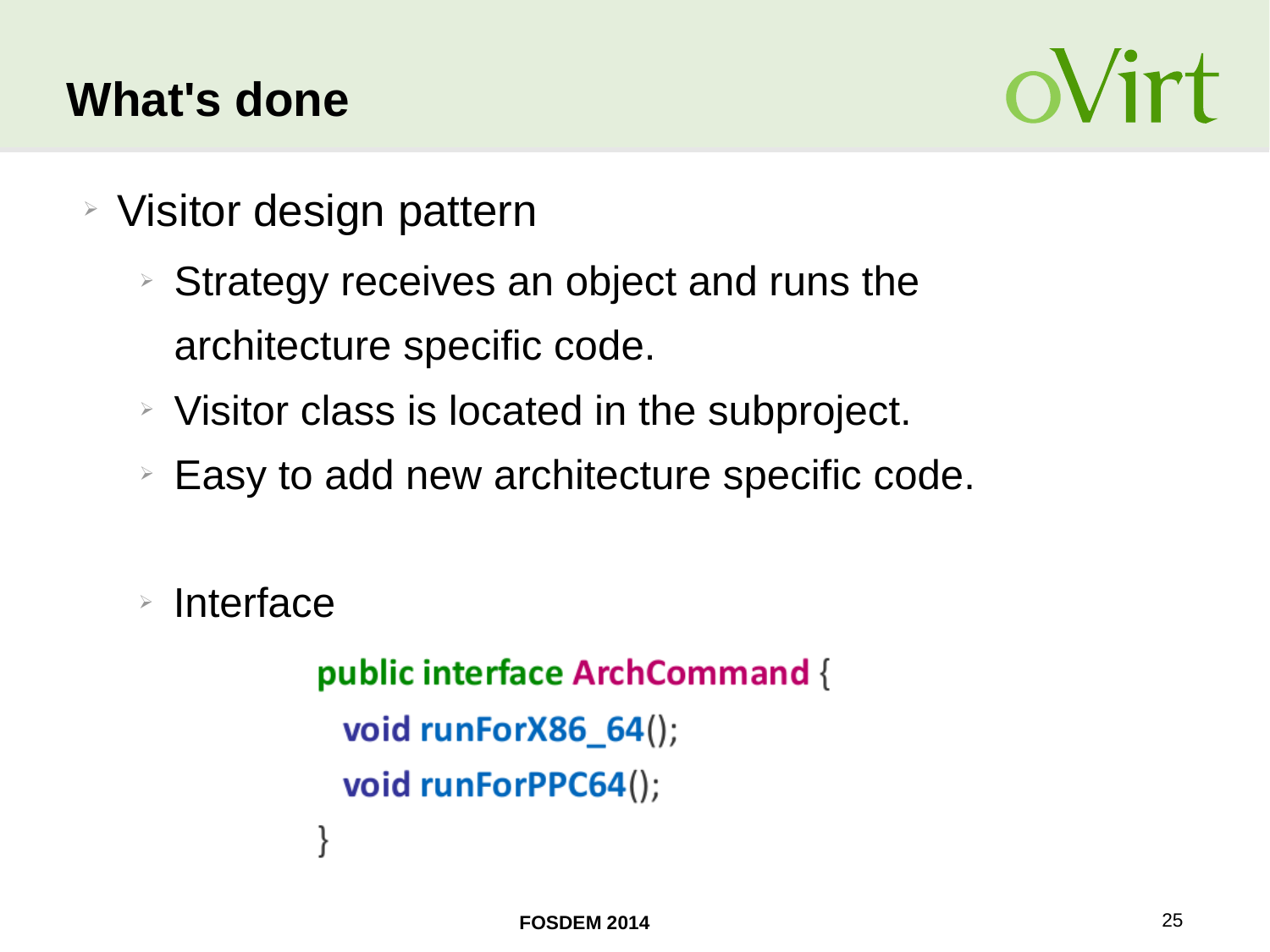# oVirt

- ➢ Visitor design pattern
	- ➢ Implementation:

```
public class AssignSCSIAddress implements ArchCommand {...
```
@Override

```
public void runForX86 64() {
```

```
// In the x86 64 there is only one VirtIO-SCSI controller present.
```
// The default address given by libvirt works fine

@Override

```
public void runForPPC64() {
```

```
if (diskInterface == DiskInterface.VirtIO SCSI) {
```
SCSIAddressingUtils.dynamicAddressing(device, maxUsedLunByController, 1);

```
} else if (diskinterface == Diskinterface.SPAPR_VSCSI) {
```
SCSIAddressingUtils.dynamicAddressing(device, maxUsedLunByController, 0);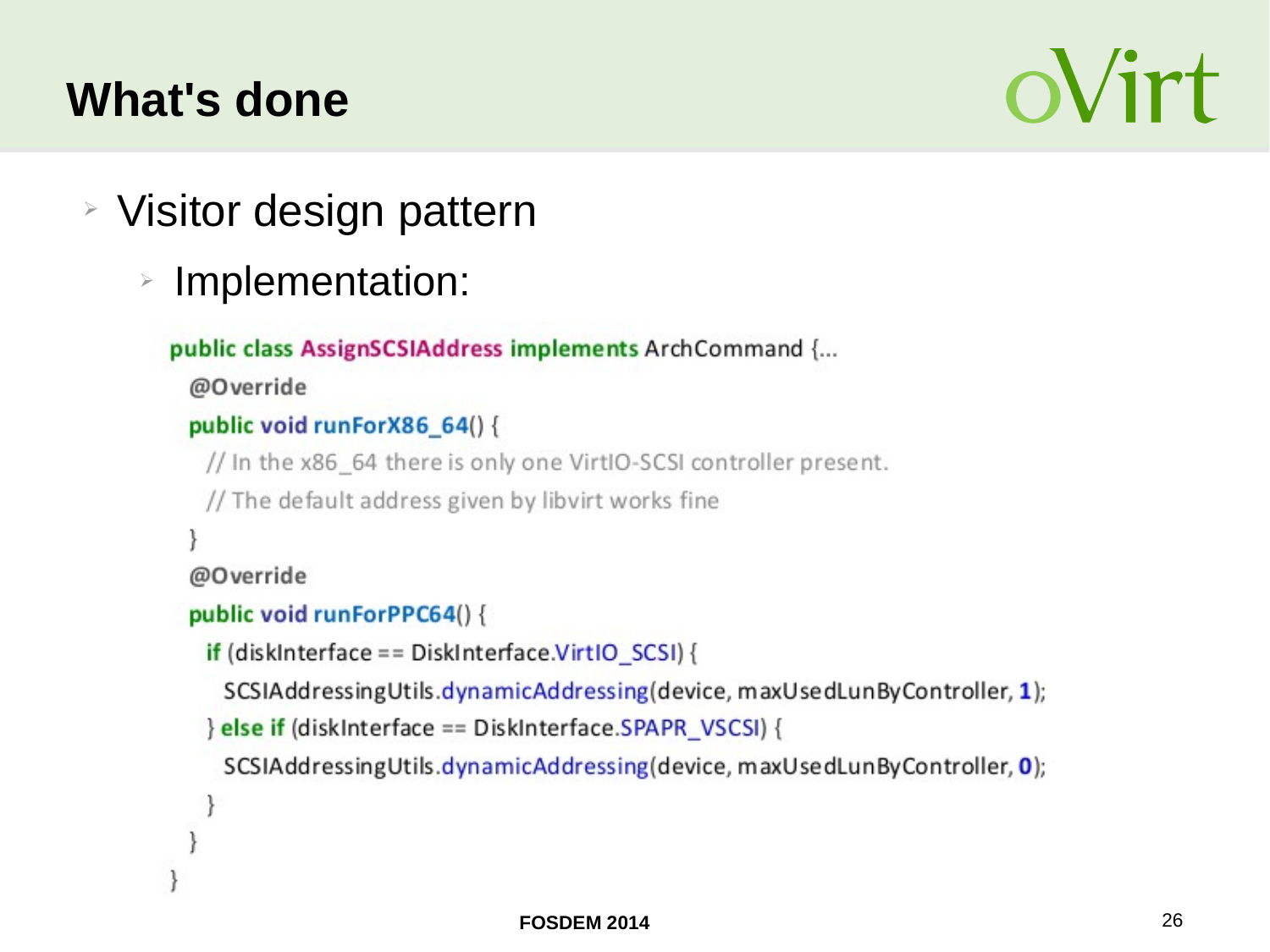

- ➢ Features ready:
	- ➢ Create Clusters, VMs, Templates and Pools.
	- ➢ Import/Export VMs and Templates.
	- ➢ Attach disks to VMs.
	- ➢ Search VMs by architecture.
	- ➢ Manage VMs.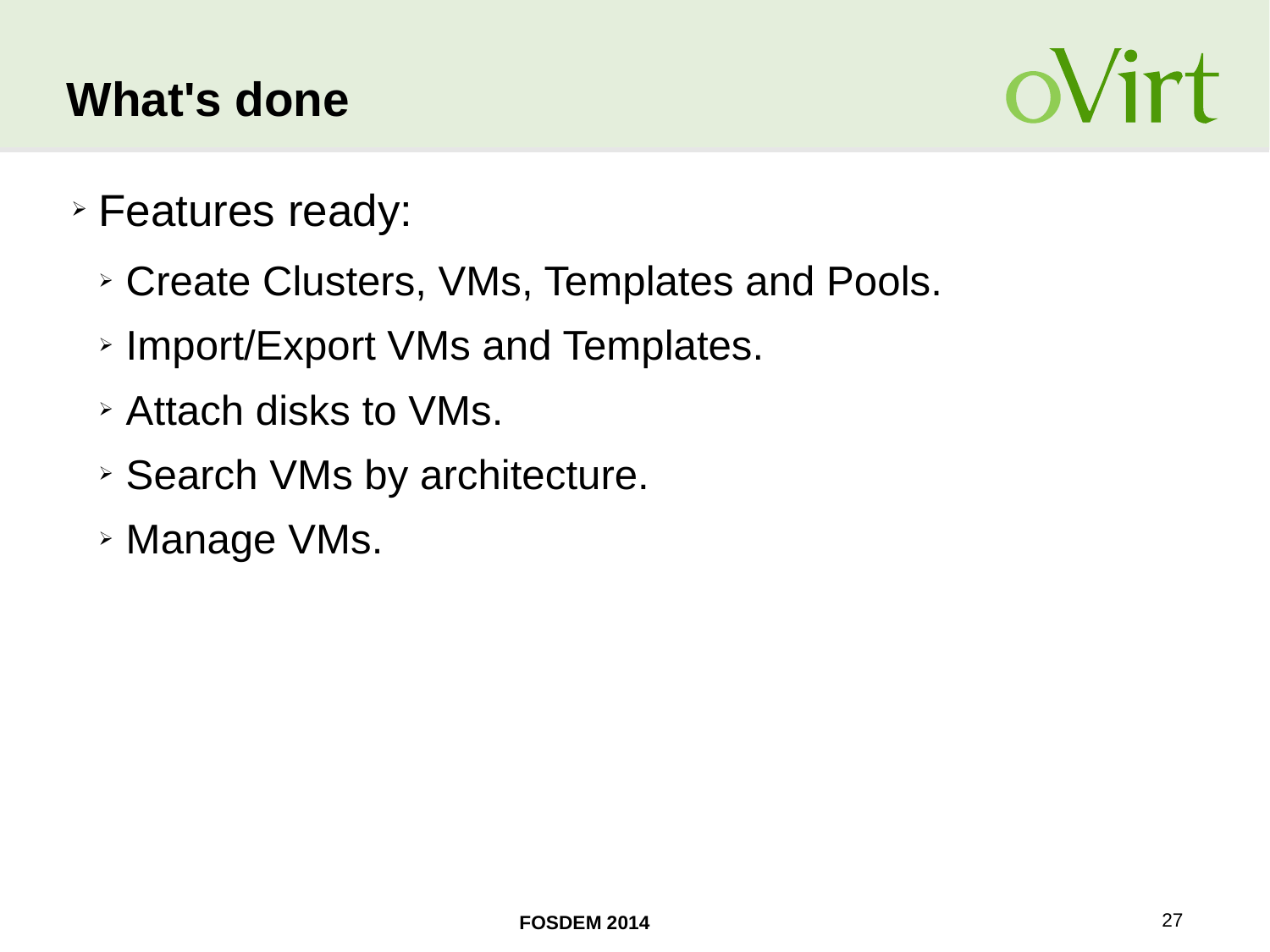

#### ➢ Power CPU type for Cluster

| <b>New Cluster</b>             |                                                                                                                         | $\circledast$                                                                                                                                                             |
|--------------------------------|-------------------------------------------------------------------------------------------------------------------------|---------------------------------------------------------------------------------------------------------------------------------------------------------------------------|
| <b>General</b><br>Optimization | Data Center                                                                                                             | localdc                                                                                                                                                                   |
| Resilience Policy              | Name                                                                                                                    | POWER                                                                                                                                                                     |
| Cluster Policy<br>Console      | Description<br>Comment<br>CPU Type<br>Compatibility Version<br>CPU Architecture<br>$\mathscr{D}$<br>Enable Virt Service | Intel Conroe Family<br>Intel Penryn Family<br>Intel Nehalem Family<br>Intel Westmere Family<br>Intel SandyBridge Family<br>Intel Haswell<br>AMD Opteron G1                |
|                                | Enable Gluster Service                                                                                                  | AMD Opteron G2<br>AMD Opteron G3<br>AMD Opteron G4<br>AMD Opteron G5<br>IBM POWER 7 v2.0<br>IBM POWER 7 v2.1<br>IBM POWER 7 v2.3<br>IBM POWER 7+ v2.1<br>IBM POWER 8 v1.0 |
|                                |                                                                                                                         | Cancel<br>ОΚ                                                                                                                                                              |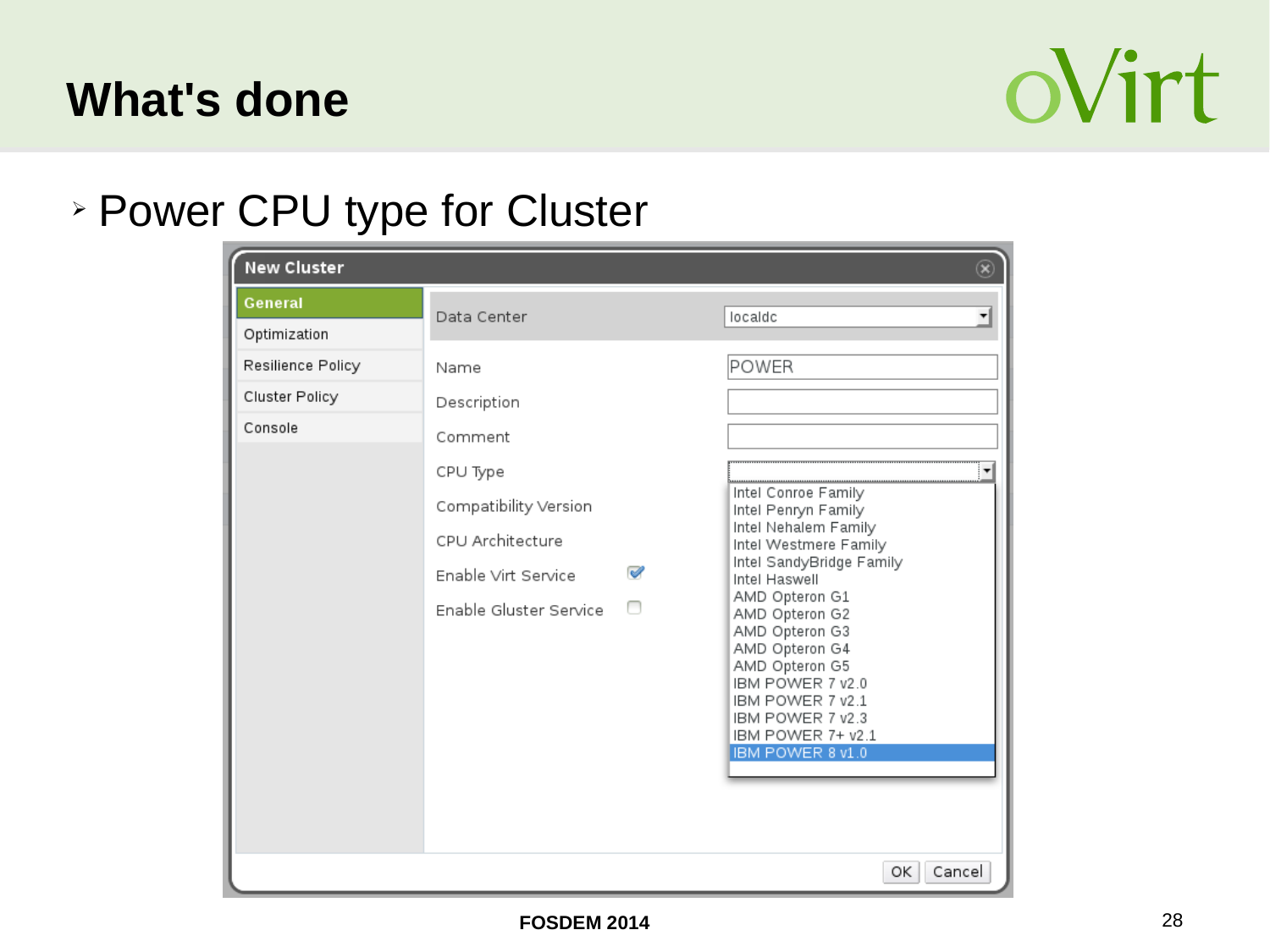

#### ➢ Filtered OS list by architecture

| <b>New Virtual Machine</b> |                                                                                                              | $(\widehat{\mathbf{x}})$                                                                               |
|----------------------------|--------------------------------------------------------------------------------------------------------------|--------------------------------------------------------------------------------------------------------|
| General<br>Console         | Cluster<br>Based on Template<br>Template Sub Version<br>Operating System<br>Optimized for                    | ppc cluster/omer<br>$\overline{\phantom{a}}$<br>Blank<br>▼<br>latest<br>Other OS<br>Other OS<br>Server |
|                            | Name<br>Description<br>Comment                                                                               |                                                                                                        |
|                            | Start in Pause Mode<br>Stateless<br>□<br>VM has no network interfaces. To add one, assign a profile.<br>nic1 | Delete Protection<br>÷.                                                                                |
| Show Advanced Options      |                                                                                                              | ОΚ<br>Cancel                                                                                           |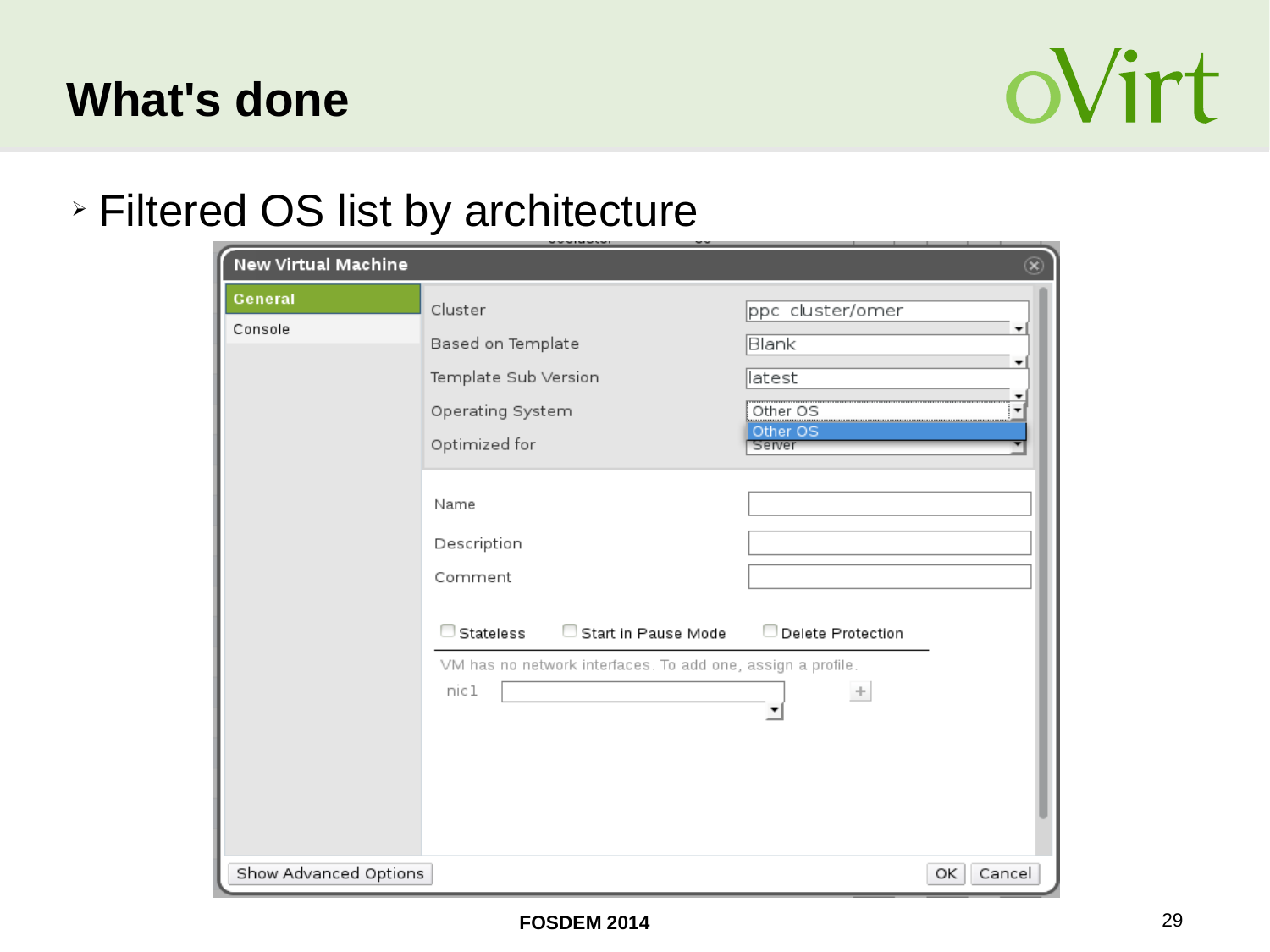

#### ➢ Filtered console list by architecture

| <b>New Virtual Machine</b> |                               | $\circledast$                             |
|----------------------------|-------------------------------|-------------------------------------------|
| General                    | Cluster                       | ppc cluster/omer                          |
| System<br>Initial Run      | Based on Template             | ▼<br>Blank                                |
| Console                    | Template Sub Version          | ▼<br>latest                               |
| Host                       | Operating System              | ۰<br>$\overline{\phantom{0}}$<br>Other OS |
| High Availability          | Optimized for                 | ⊣<br>Server                               |
| Resource Allocation        |                               |                                           |
| Boot Options               | Protocol                      | VNC<br>▼<br>VNC                           |
| Custom Properties          | VNC Keyboard Layout           | default   en-us                           |
|                            | USB Support                   | $\overline{\phantom{a}}$<br>Disabled      |
|                            | Monitors                      | Single PCI                                |
|                            | Smartcard Enabled             |                                           |
|                            | Single Sign On method         |                                           |
|                            | Disable Single Sign On        |                                           |
|                            | Use Guest Agent               |                                           |
|                            | Advanced Parameters           |                                           |
|                            | $\Box$ Soundcard enabled      |                                           |
|                            | VirtIO Console Device Enabled |                                           |
| Hide Advanced Options      |                               | Cancel<br>ОΚ                              |

**FOSDEM 2014** 30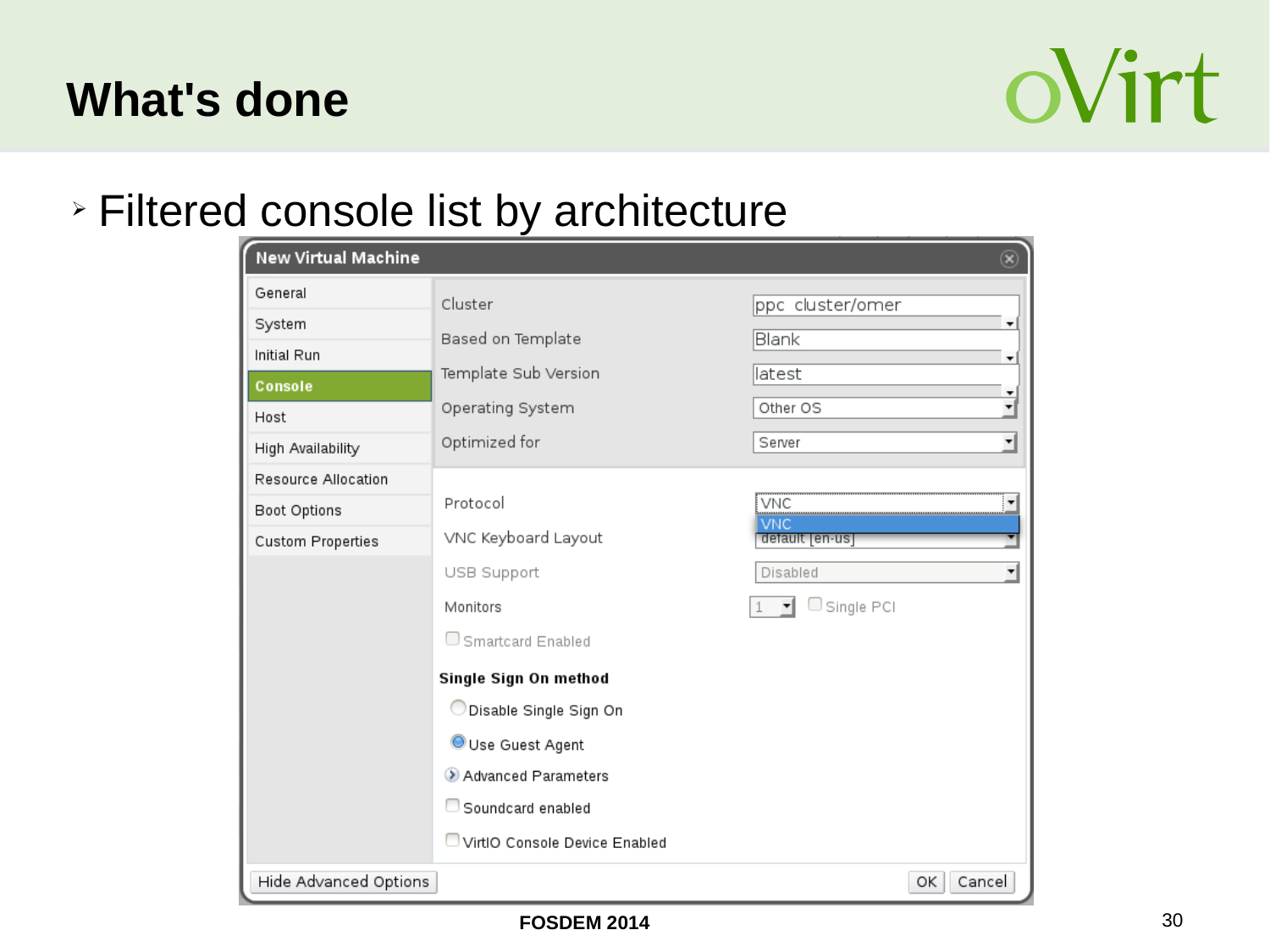

#### ➢ Filtered disk interfaces by architecture

| Attach Disk                                                                          |                                                                                                            |                                                                            |  |
|--------------------------------------------------------------------------------------|------------------------------------------------------------------------------------------------------------|----------------------------------------------------------------------------|--|
| <b>O</b> Internal                                                                    | CExternal (Direct Lun)                                                                                     |                                                                            |  |
| Size(GB)<br>Alias<br>Description<br>Interface<br>Allocation Policy<br>Storage Domain | POWER_VM_Disk1<br>VirtIO<br>VirtIO<br>VirtIO-SCSI<br><b>SPAPR VSCSI</b><br>mult-d1 (241 GB free of 300 GB) | Activate<br>$\Box$ Wipe After Delete<br>Bootable<br>Shareable<br>Read Only |  |
|                                                                                      |                                                                                                            |                                                                            |  |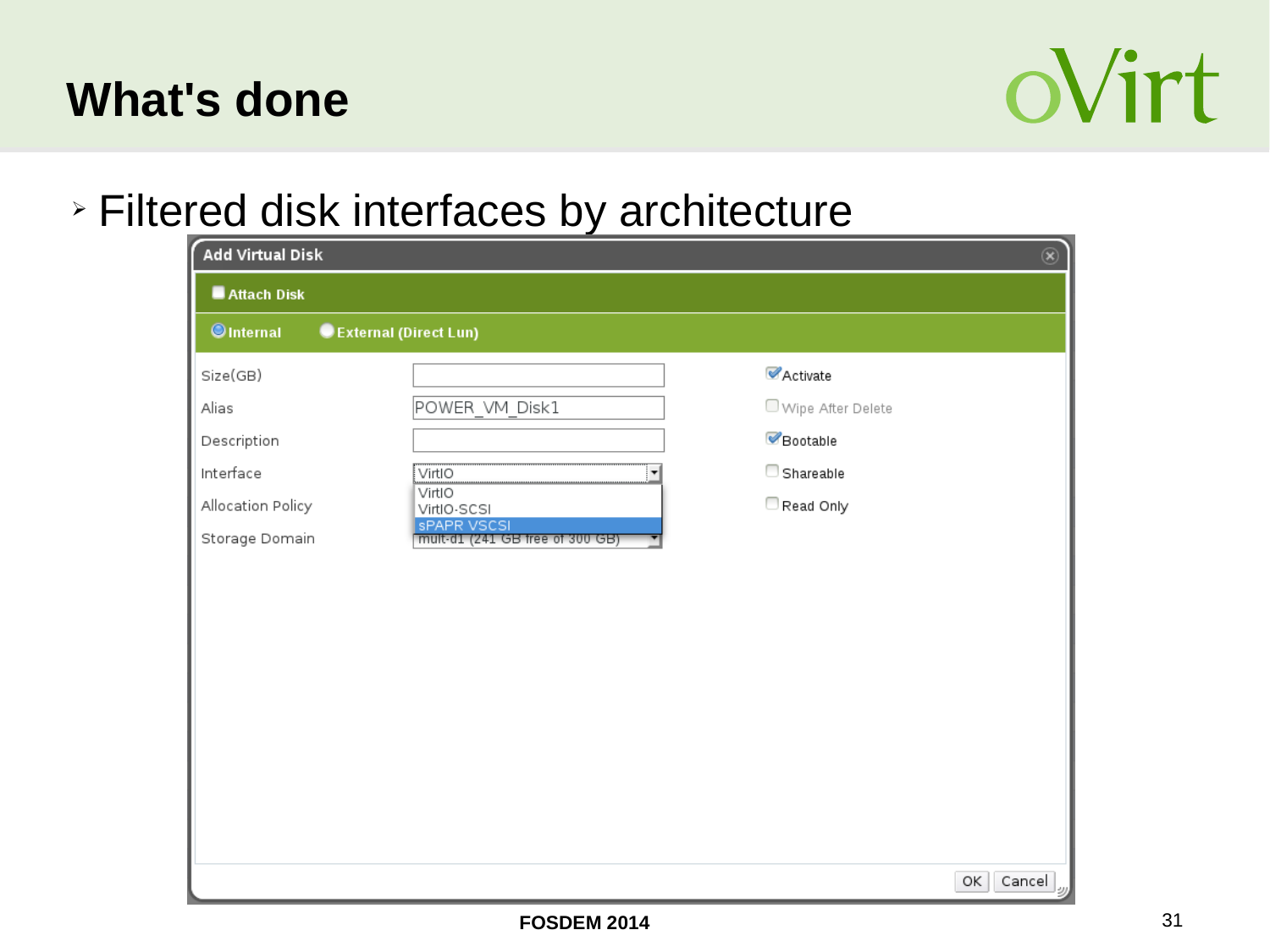# **What's left**



- ➢ Missing features
	- ➢ Network booting
- ➢ Blocked features based on architecture
	- ➢ Migration
	- ➢ Snapshotting
	- ➢ Hotplugging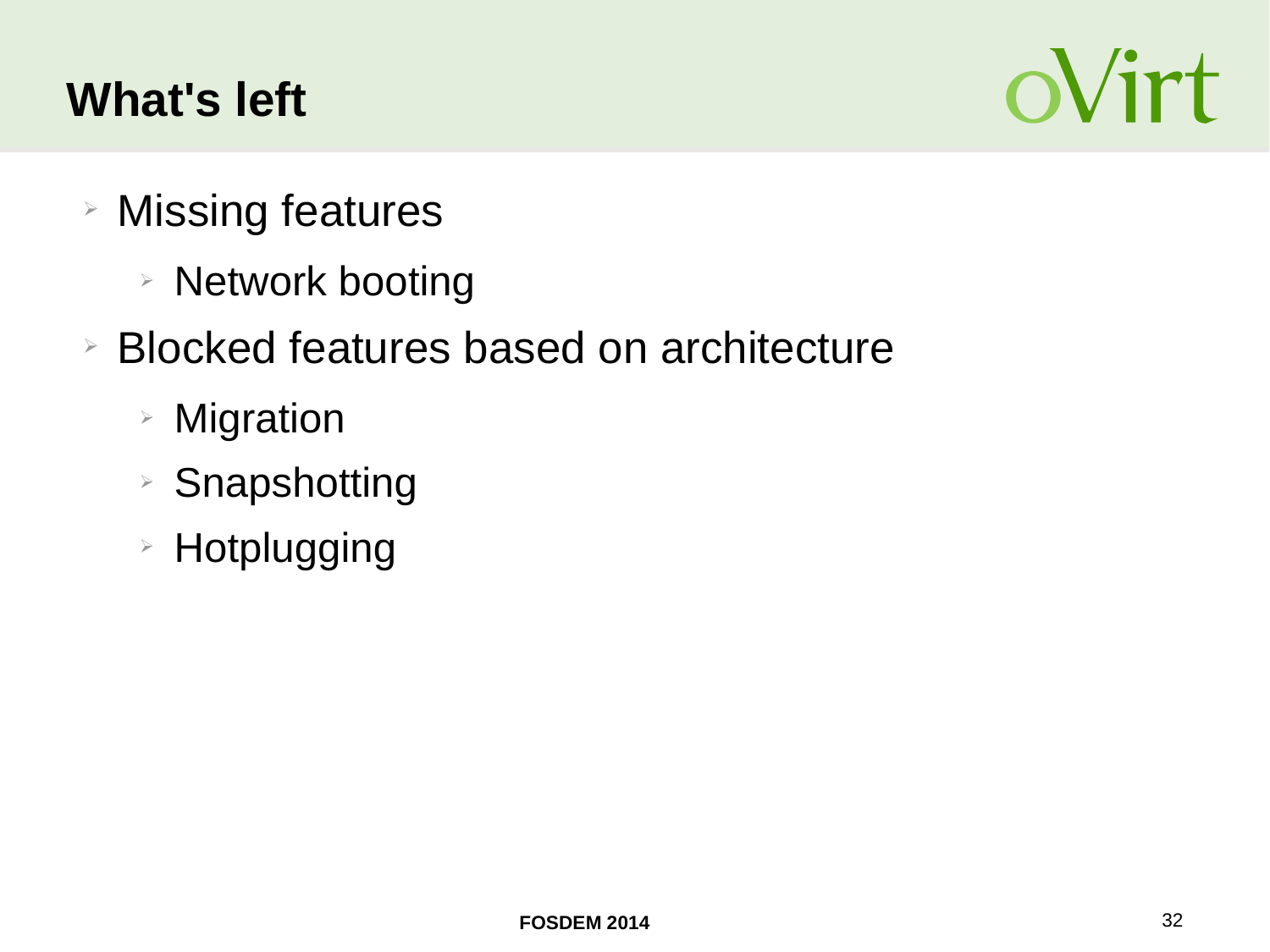# **Summing it up**



- ➢ oVirt engine is now multiplatform ready, currently supporting x86\_64 and PPC64.
- ➢ With infrastructure ready to add other architectures easily.
- ➢ More info:
	- ➢ Website
		- ➢ <http://www.ovirt.org/Community>
	- ➢ Wiki
		- ➢ [http://www.ovirt.org/Features/Engine\\_support\\_for\\_PPC64](http://www.ovirt.org/Features/Engine_support_for_PPC64)
		- ➢ [http://www.ovirt.org/Features/Vdsm\\_for\\_PPC64](http://www.ovirt.org/Features/Vdsm_for_PPC64)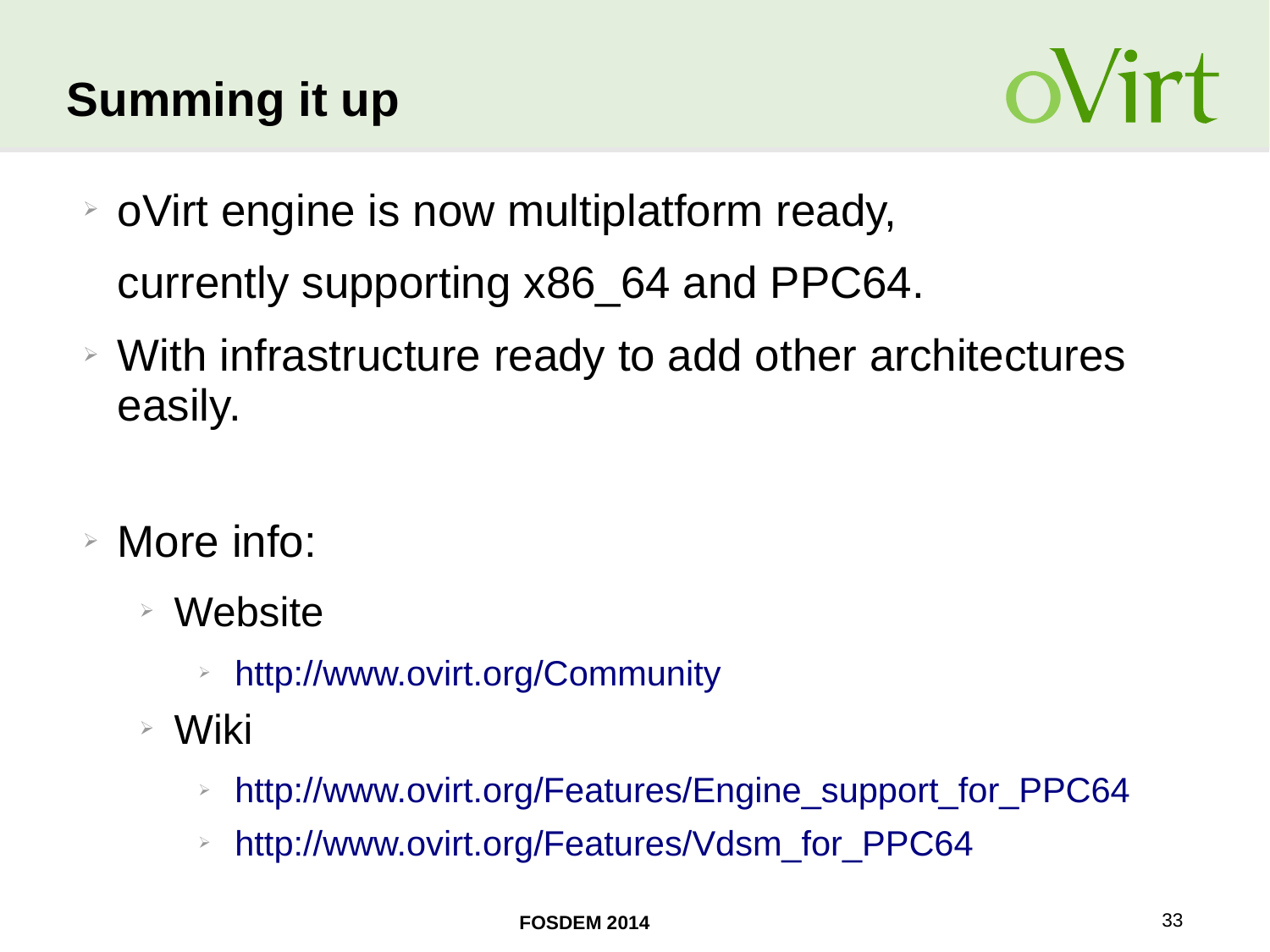

# Questions?